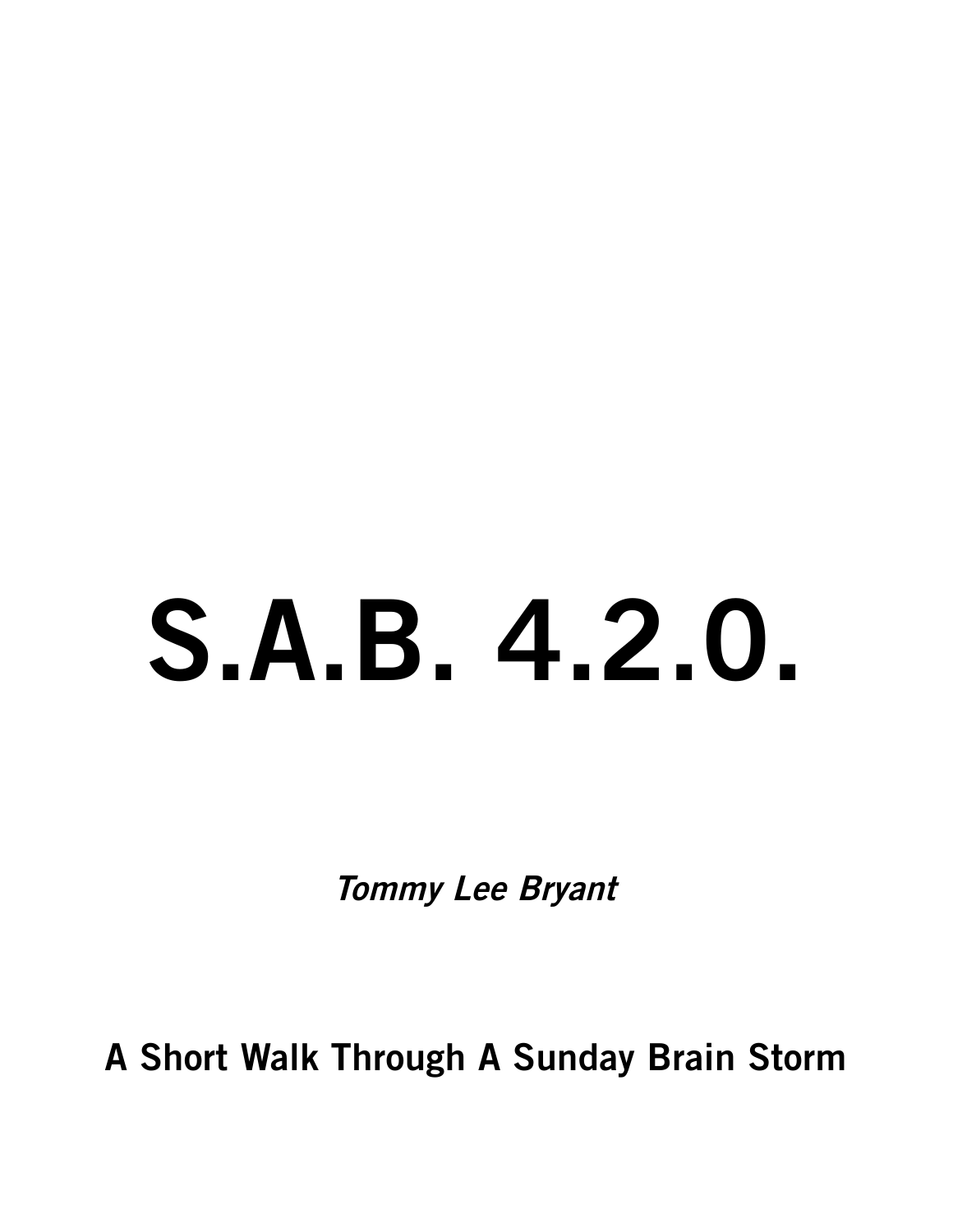#### **Silent Stare**

**Even if never a word, Uttered verb, or pursuit be bred. I'll be swimming still and lost inside my throbbing head. Calmly flipping through the pages of my mind, Between you and me, I'm lost to time.**

#### **Elder Oak**

**Listen Lover, The eldest oak resounds his earthly mules. From the mountain peak, Between and above his leafy bundle; Do you hear it love? It's soft yet subtle, "Do you really like being alone? We're all alone after all." From the birds and the fickle needs, None elude his fateful harmonic call. Or escape his comforting energy, Relax here my dear; Beneath the shade of the eldest tree.**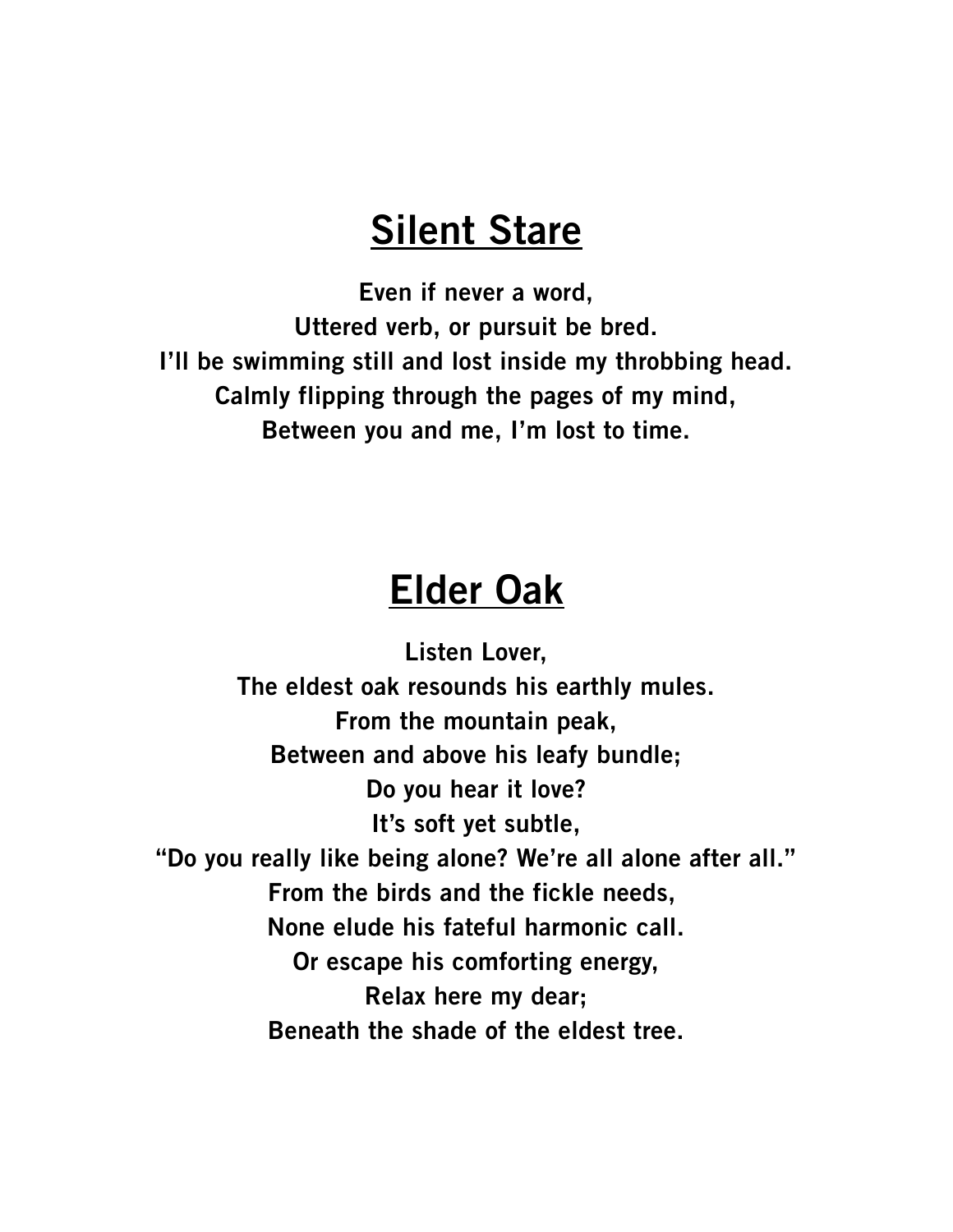#### **Love Walks**

**Love walks inside with her heart on her mind. Eager to tell me, she'll leave me behind. Well how could I tame a passion, not mine? She leaves, with haste through the porch…**

**So I'm sitting down, on the couch; on the floor. Her words in my mind echo just as before. I know in my heart, I might give her the world… But it's best, if she leave me alone.**

**Love wandered slowly, with pain in her heart. Crossing the country was only a start. The journey she treks, she'll grace as an art; And leave you and I behind the bend.**

**Sweet lover you left me with fate on your mind. Whispering softly,"You won't get left behind, Love can't be sought out, it's a gift and so inclined." She left with haste through the porch.**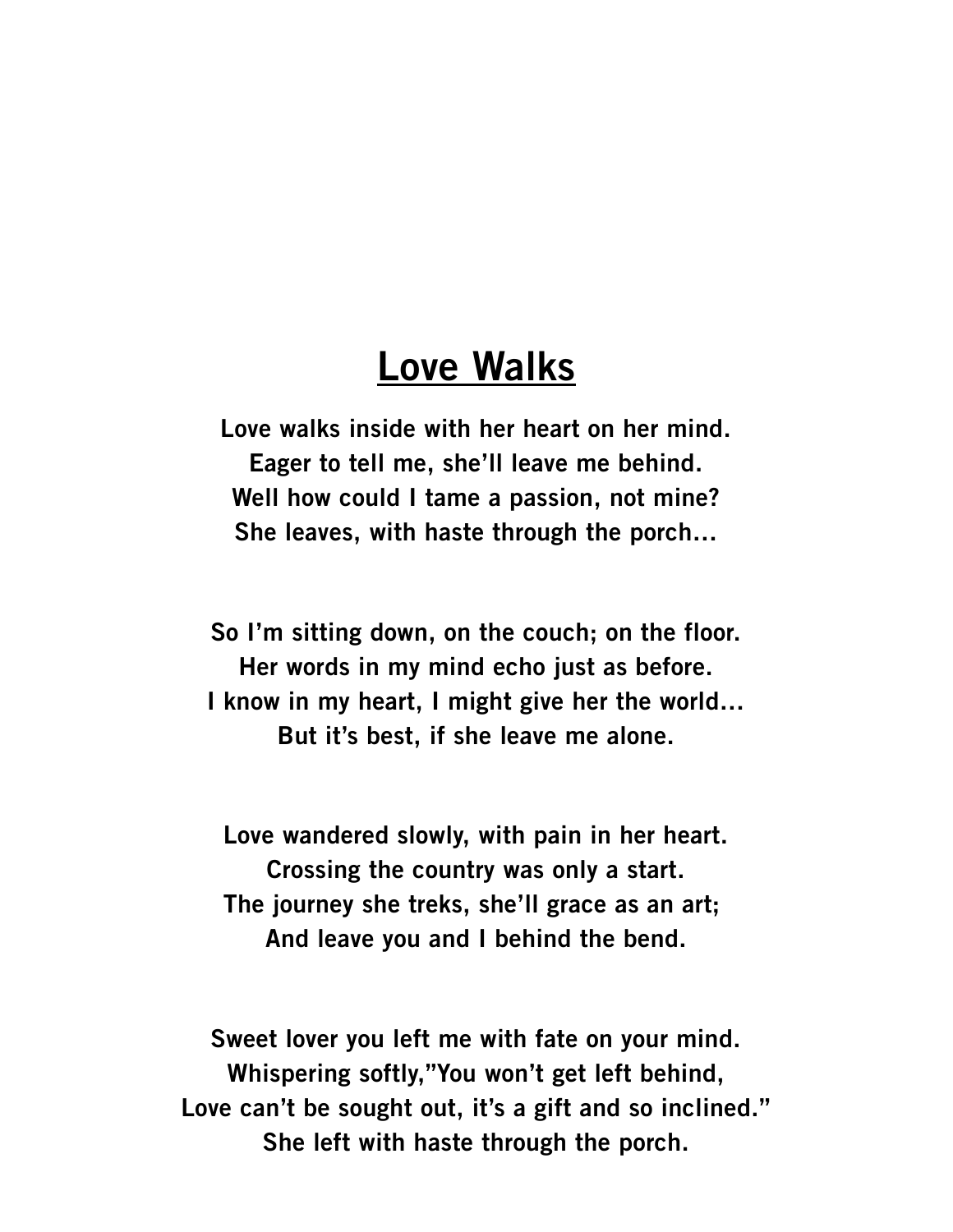**Love is near done, with a bottle of wine. She drinks by herself, just as she is inclined. The cold northern air is so far from mine; That the miles somehow turn to years. Then her wine is recycled to tears…**

**A lesson or burden, or dearest of gifts? Accumulate now the most revealing remiss… Validity of life is a hit and a miss. So we strain our hearts, even more.**

**So, can't you see we're all brothers; if only in heart? Try as we might, love has torn us apart. And I apologize to have judged you at all, It wasn't my place in the end.**

**How could I judge you my friend?**

**I am now a man, I'm just surprised that I know. I run around, this rugged earth all alone. Trampling the ground and dropping bits of my soul. Teaching myself to hurt, heal, and grow.**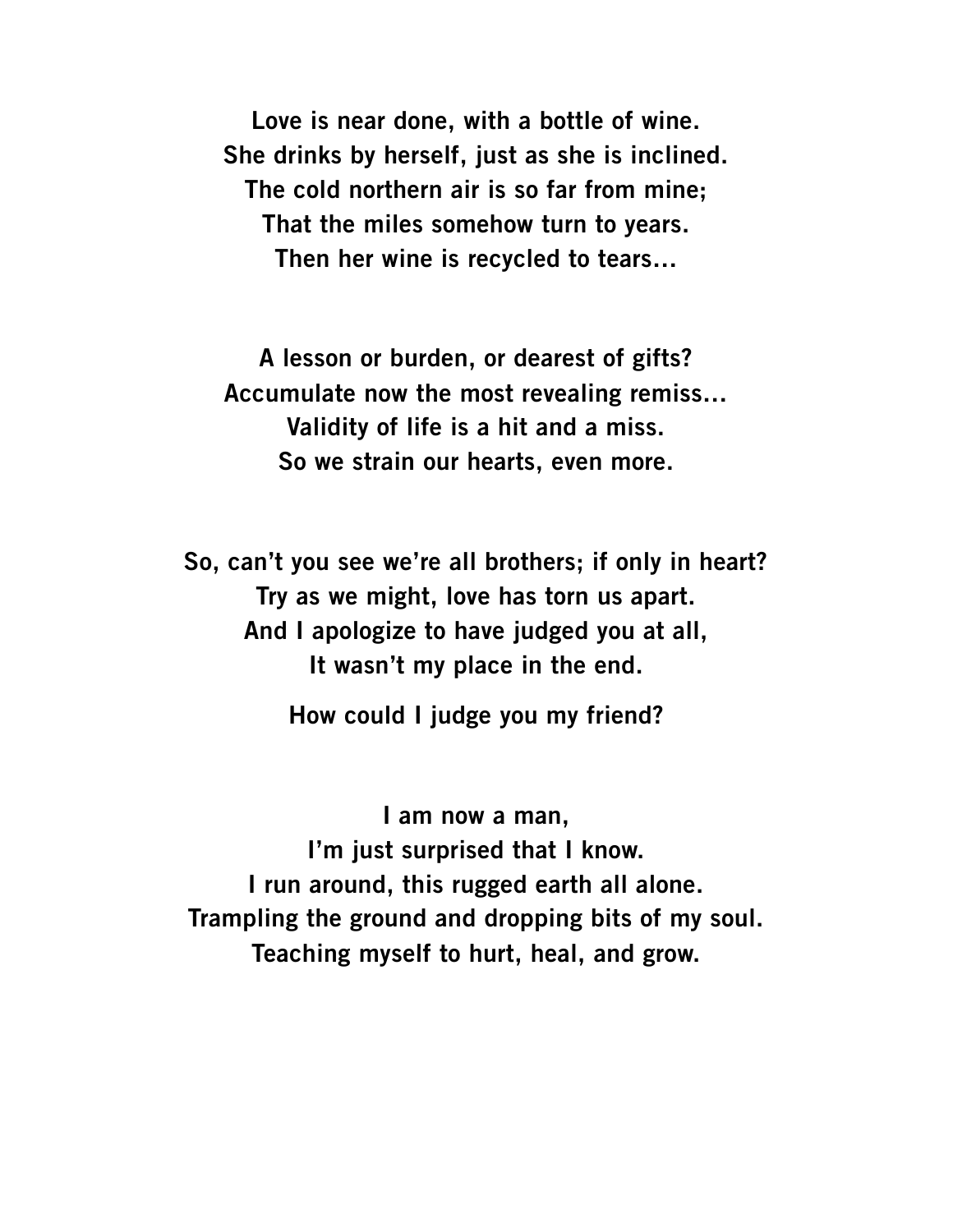### **Tainted Main**

**I come upon the tainted maid, relaxing in the stream. Her modern allure draws my gaze, as I observe her innocently. Like her silky skin of purest cream, My throughout stretch taunt her bones. My ears both strain, to catch her name; To have it abide… my soul.**

> **My eyes they fall, without shame to recall; The clarity of her curves. Ever hunger more, their plight undisturbed; Happy to merely observe her world.**

**I come upon the tainted maid, relaxing in the stream. Her modern allure draws my gaze, I observe her innocently. With an iris flame of passion untamed, She draws me toward her soul. Though I fear the fire, I linger awhile; To have it abide… my soul.**

**Her heat enthralls my lungs, and I'm overcome; A captive in her name. Ever hunger more, that she become my ward; This sight will suffice the same.**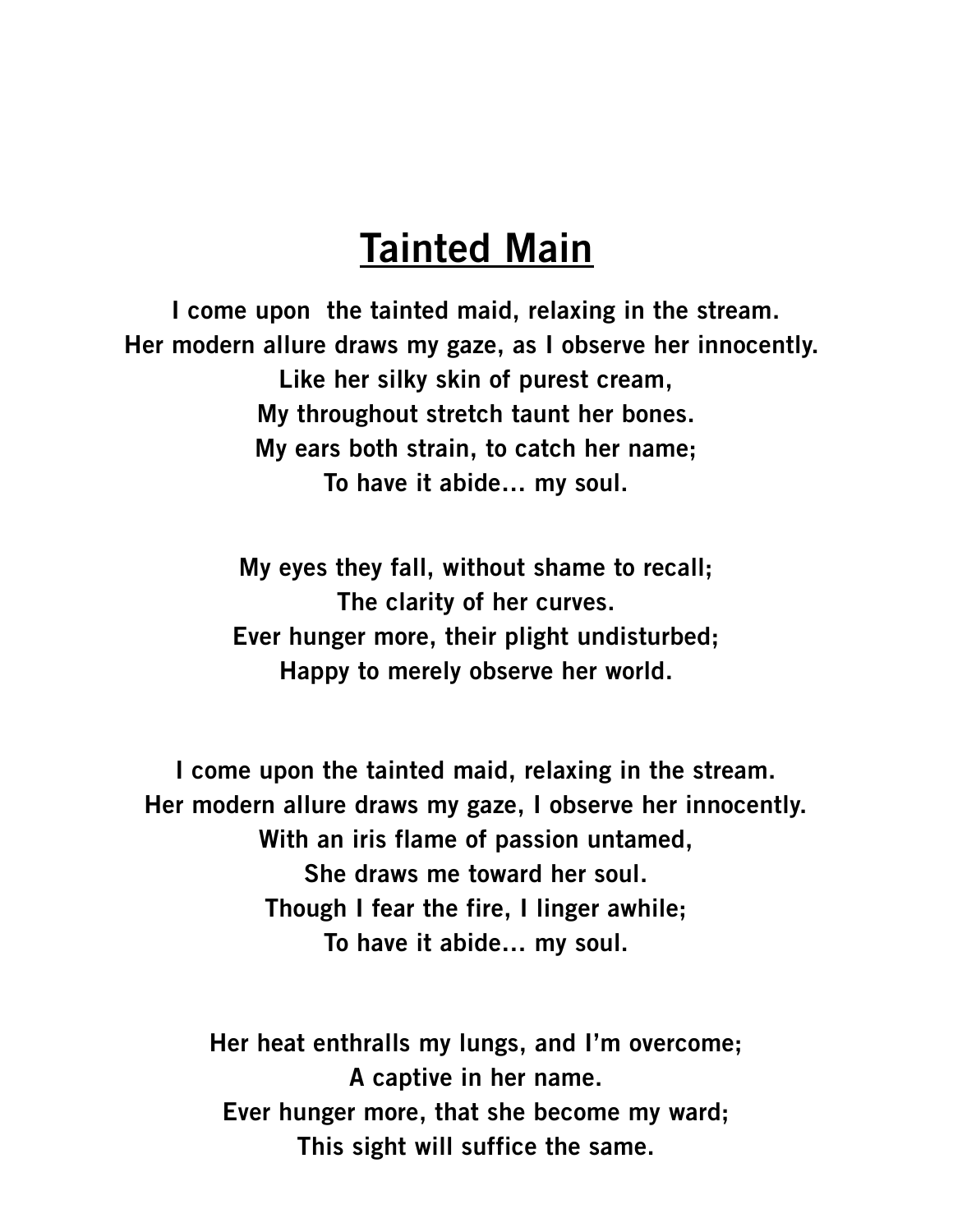## **Time's House**

**You are a stolen glance,**

**Through a foggy window in my friend Time's empty home.**

**A prophecy,**

**One With which I would have been both disturbed and discouraged.**

**Afraid though excited, Proud though remorseful,**

**And hungry in my complacency.** 

## **The Hare's Trap**

**I have heard that we are all chasing, Running down a rabbit hole to our demise. I have heard life is ever so fleeting, Seemingly short while we die. What will you do on the day you catch him? When that rabbit is no longer evasive and sly. On that day you reach him, You will see then; That hare was never fleeing. Instead he was merrily leading, Through the rabbit hole and toward the sky.**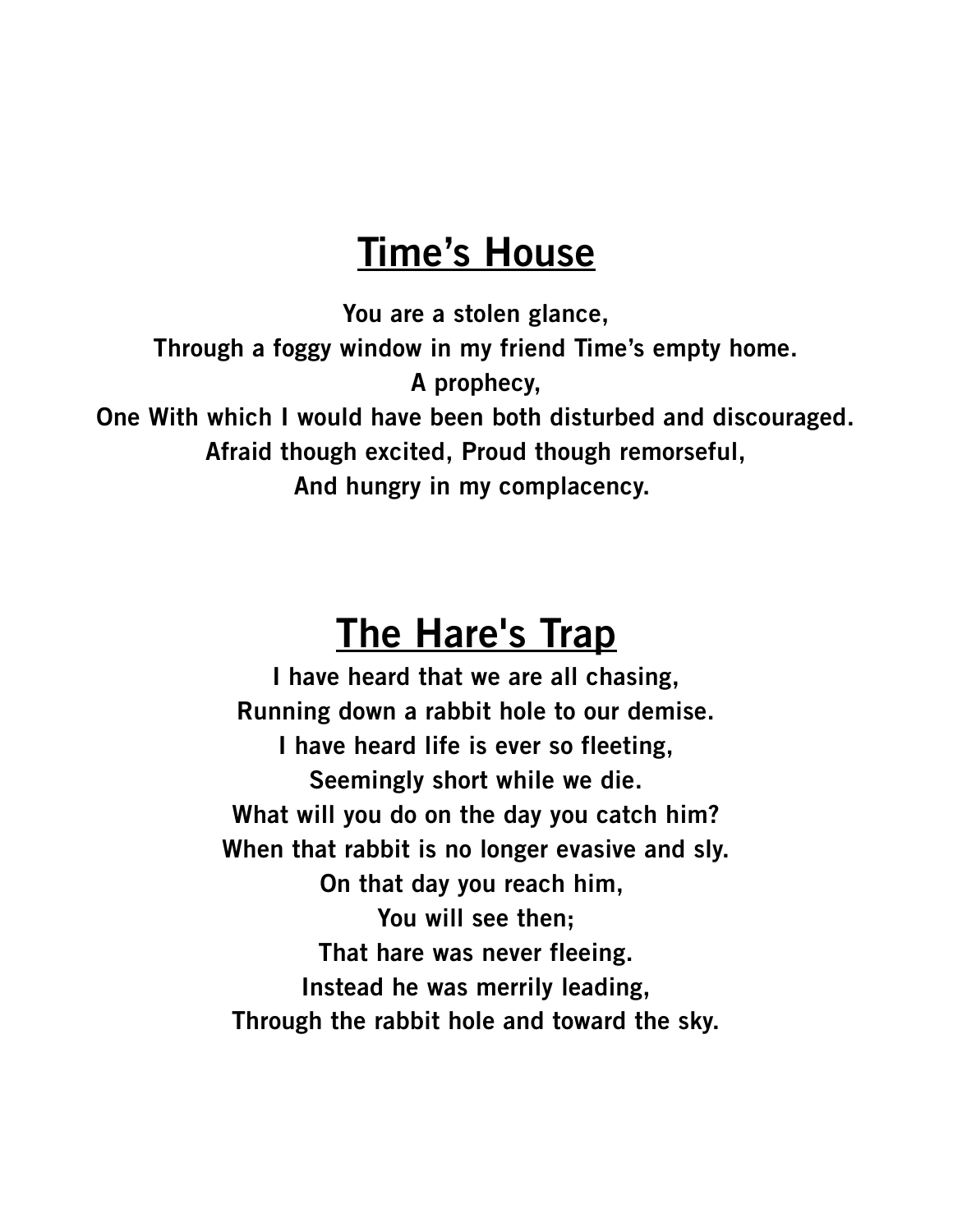## **Not Shipwrecked, Ship Stranded.**

**After all is said, My heart is whole. Forgiveness is the sacred wind who's shoving me along. My rugged vessel's shook from wooden doors, She promises to keep me warm…**

**Though I'm not convinced she won't falter with the storm.**

**After all this dancing on the moon, My dearest brother stumbles on.. And swoons a metal spoon. There's not a knot that I could spin, To guarantee he'd leave his skin, Or win over compassion; for his sin.**

**After all is done, Her heart is alone. Writhing in a pit of envy, solitude, and bone. Her flesh holds sin she can't deny… Or tear form out, her alibi. The stain will set, While she's soundly sleeping through the night.**

**After the ocean calms,**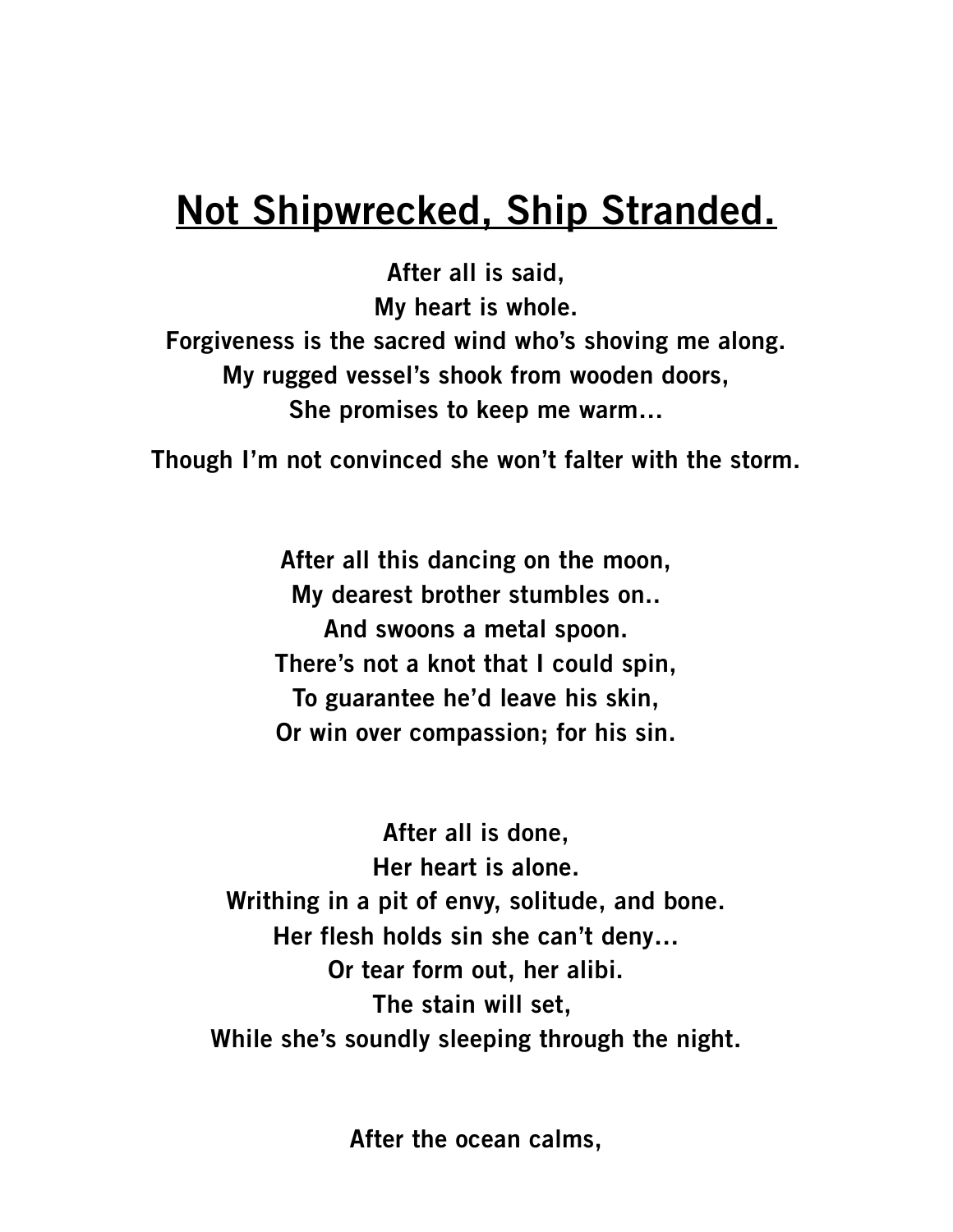**I'm still afloat. Left surprised, I've not met demise… Or knelt before his throne. His burden calls a labored chore, To paint a piece to please the court. Using tragedy, gathered hastily by the shore.**

**After sweat relieves my labored arms, From pace to pace, a solid grace; and stride leads me along. I'm a sweaty vise that won't suffice, Or scrape the scaled from our blinded eyes. So I confide in my futility, and cast a whisper into the night.**

> **After we've been left with lonely words, Their silence echoes unpronounced… They're standing by the door. There is not a faith that I could buy, To validate your crooked lies… Or light the path beneath your feet tonight.**

**After all is said, My heart's a whole… February's stationary just won't leave well enough alone. There is nothing in these wooden doors, That will make me safe; or keep me warm… So salty vessel, please just carry me ashore.**

> **Just rest awhile, I'll row this captive home.**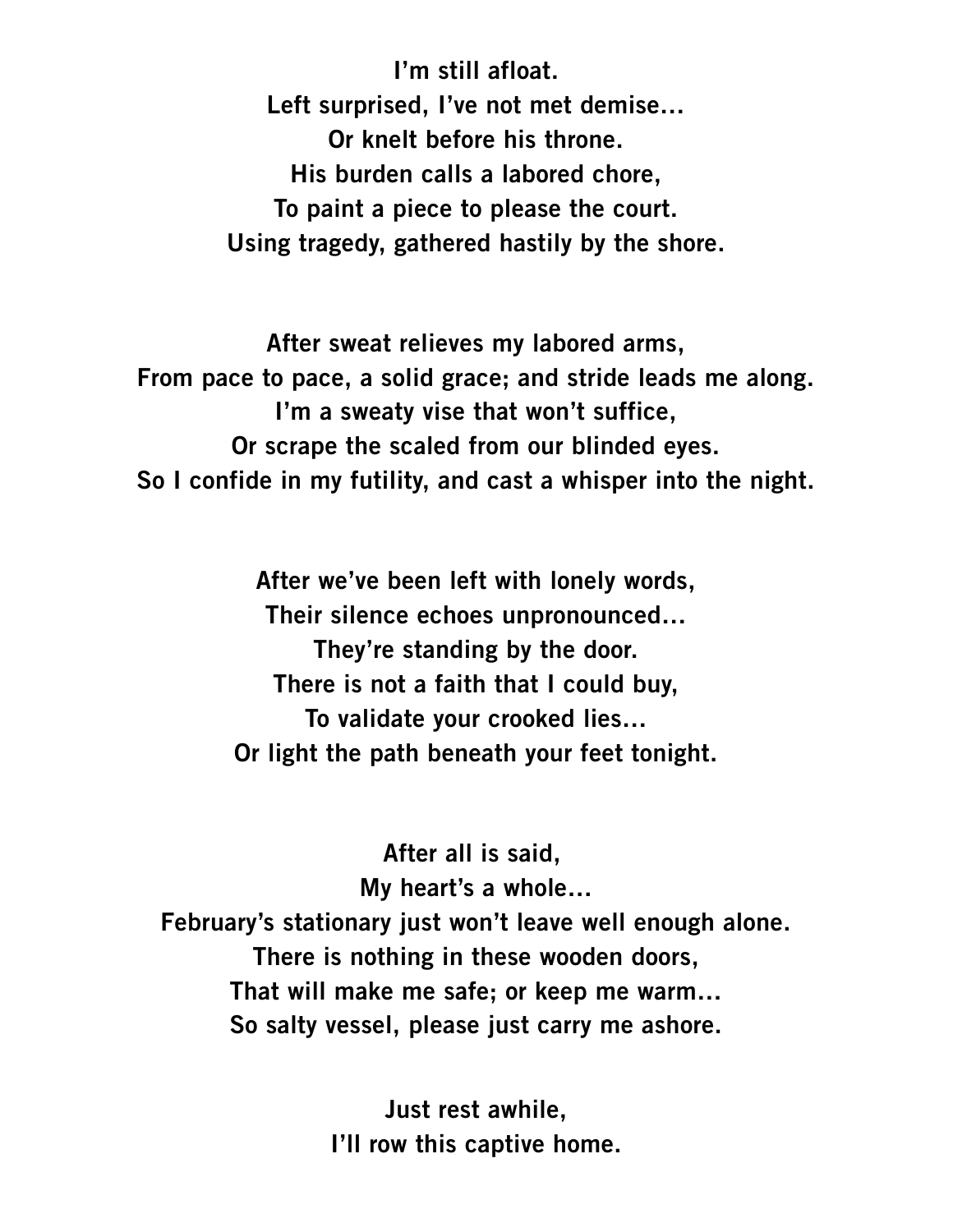## **Mercy For The Foolish**

**Defeated Men, Distraught and discouraged. A generation of us hungry and new. Torn aft, and apt to being a burden. Evolved, in all the worse ways; We could possibly choose.**

**So we lay in that damp alley way, sleeping. Distraught at all the talk, Of what we said we would do. Though victory may be an ice cube's chance in the furnace. We'll still be frustrated, At the hands and efforts; of fools.**

**Dear friend, I hear you cry as you are sleeping. Whimpering secrets to the night's collecting dew. Though I fear that our efforts will go unnoticed… I'll just have faith, The sun will have mercy for two.**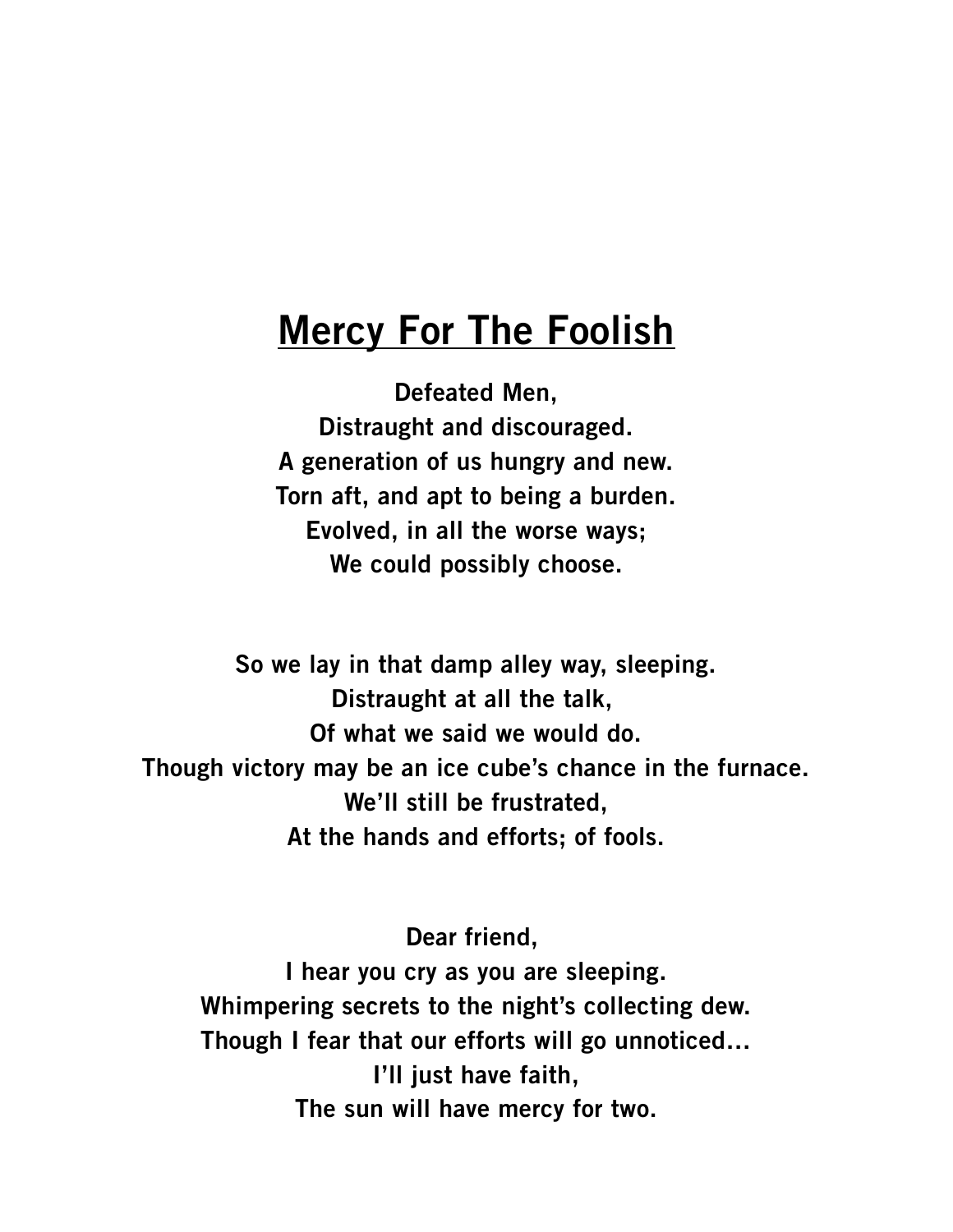## **Pride**

**I recognize my time's demise. If not mine, then my pride's. If not now's, then tonight's.**

# **Wolf**

**Turning my ear beneath this earth, I would entreat…** 

**There's this ever present rhythm. A subtle beat, Thriving unseen in the undertow. Rattling the ground, Where we stomp our feet.**

**Where our bodies lay, Once it is time to die. Where we scorn the day, Until we rage with the night. Where we stand thirsty, and without a cause. Where our children will kneel, Where our father's bore arms.**

> **There's this very present rhythm. A gentle beat, Rattling the cars the line our city's streets. From this dusty ground, To this modern sky.**

> > **Where we stomp our feet, Where we live and die.**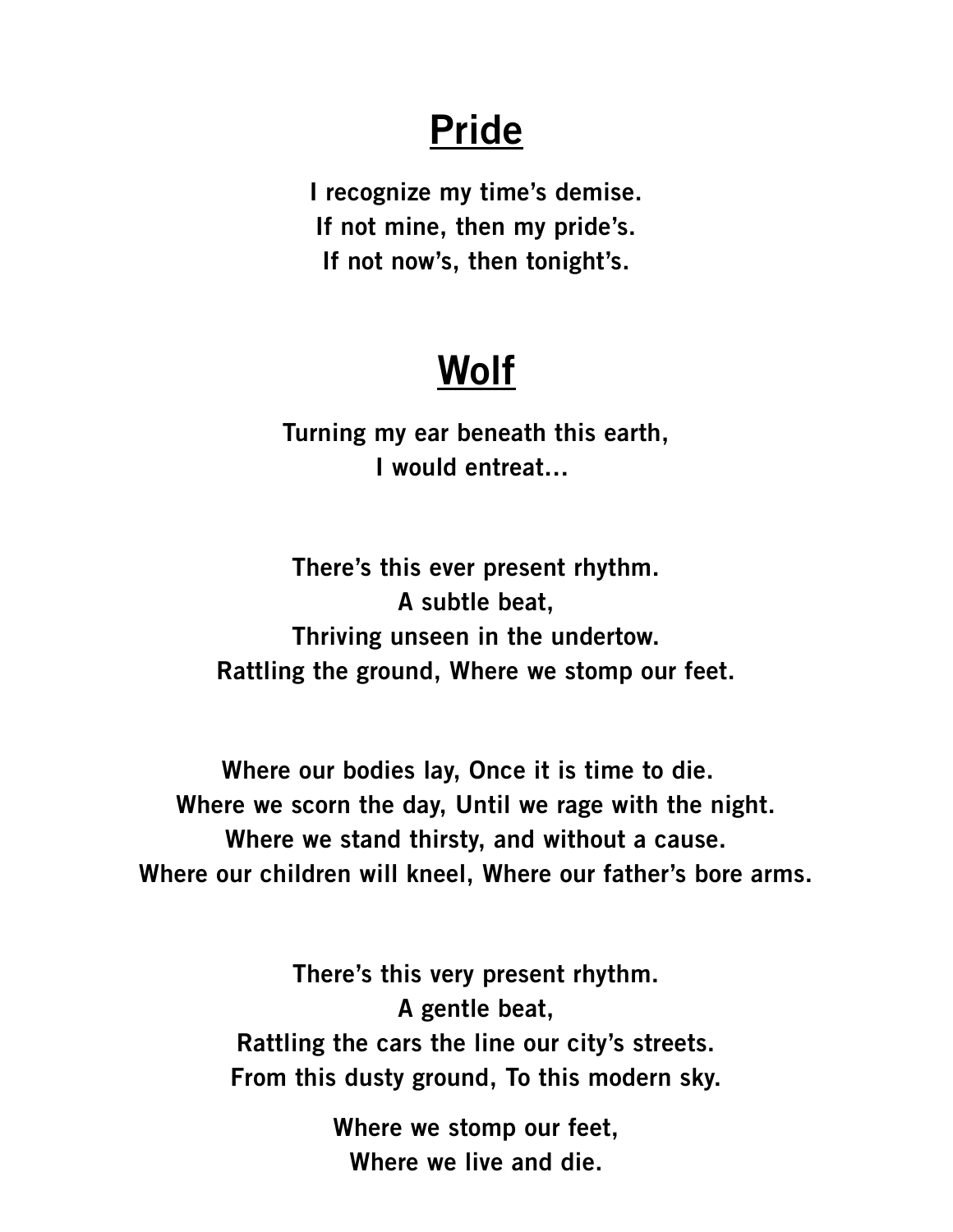#### **Nouns, Verbs, And Patterns**

**I feel the wisp, The twisted turn; That bargains with me pleading. That I should curb, The noun and verb; To be solid… And much less fleeting.**

**Yet seems our daily work, Has universally coined and burnt; A complacent eccentric clamor. Whilst I abide, Behind thin walls and hide, My dear nouns, sweet verbs, and patterns.**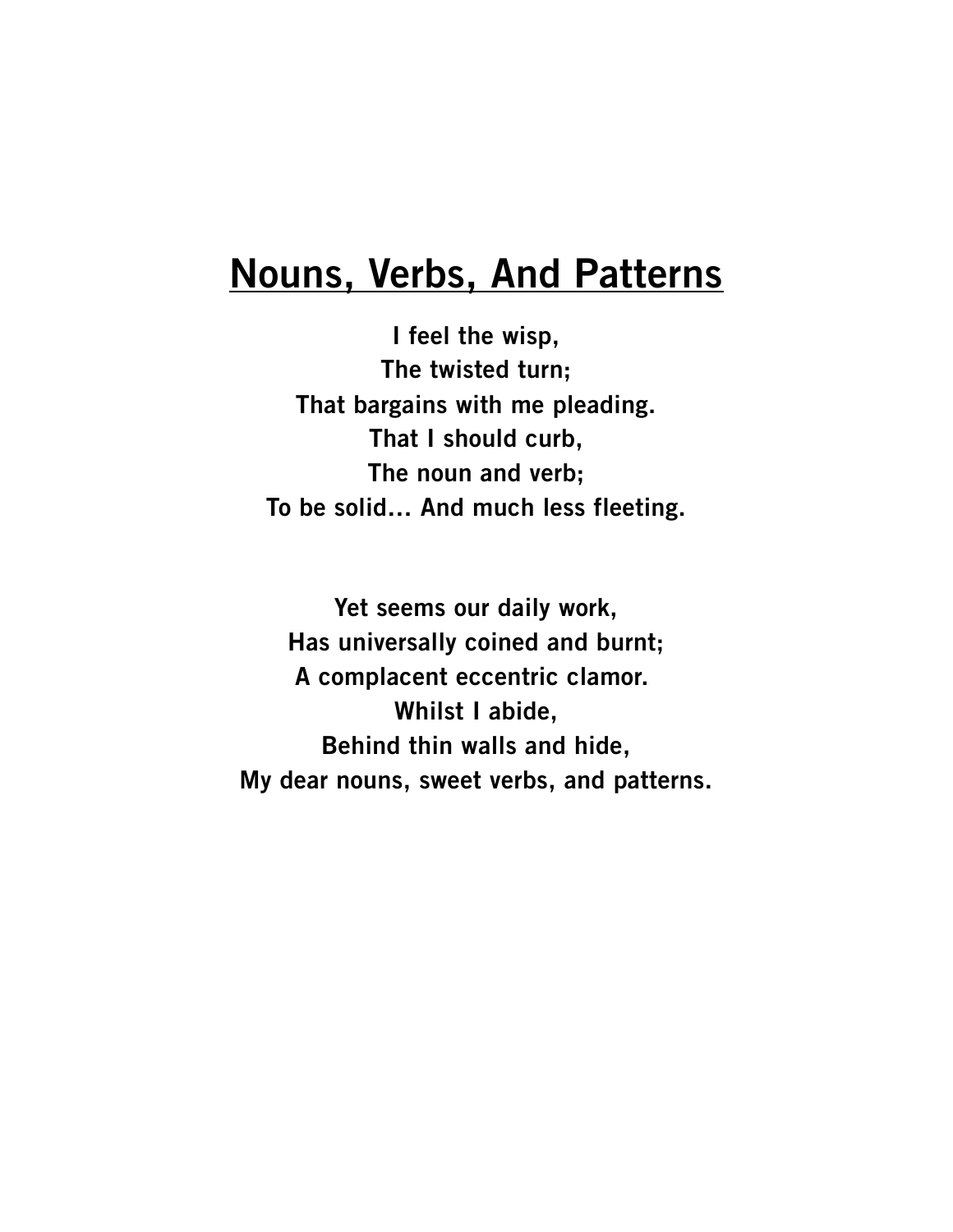## **Is It Our Soles or Souls That's Worn?**

**We crossed one hundred miles talking circles about living with fear. You say the universe may be chaos, But it is the only thing still keeping us here.**

> **Who could blame state lines, When we are only defined as our complacency wanes? Love, if there's passion in the fire; It makes for a brighter and more well defined flame.**

**There is so much more conversation than these road signs and highways could contain. Yet we rambled on for house, Past phone towers; Making great time in the rain.**

**So know me as a memory, Or don't remember me at all. Well we are just both time traveling backwards, Toward two past lives we could never hope to recall.**

## **Destroy Create**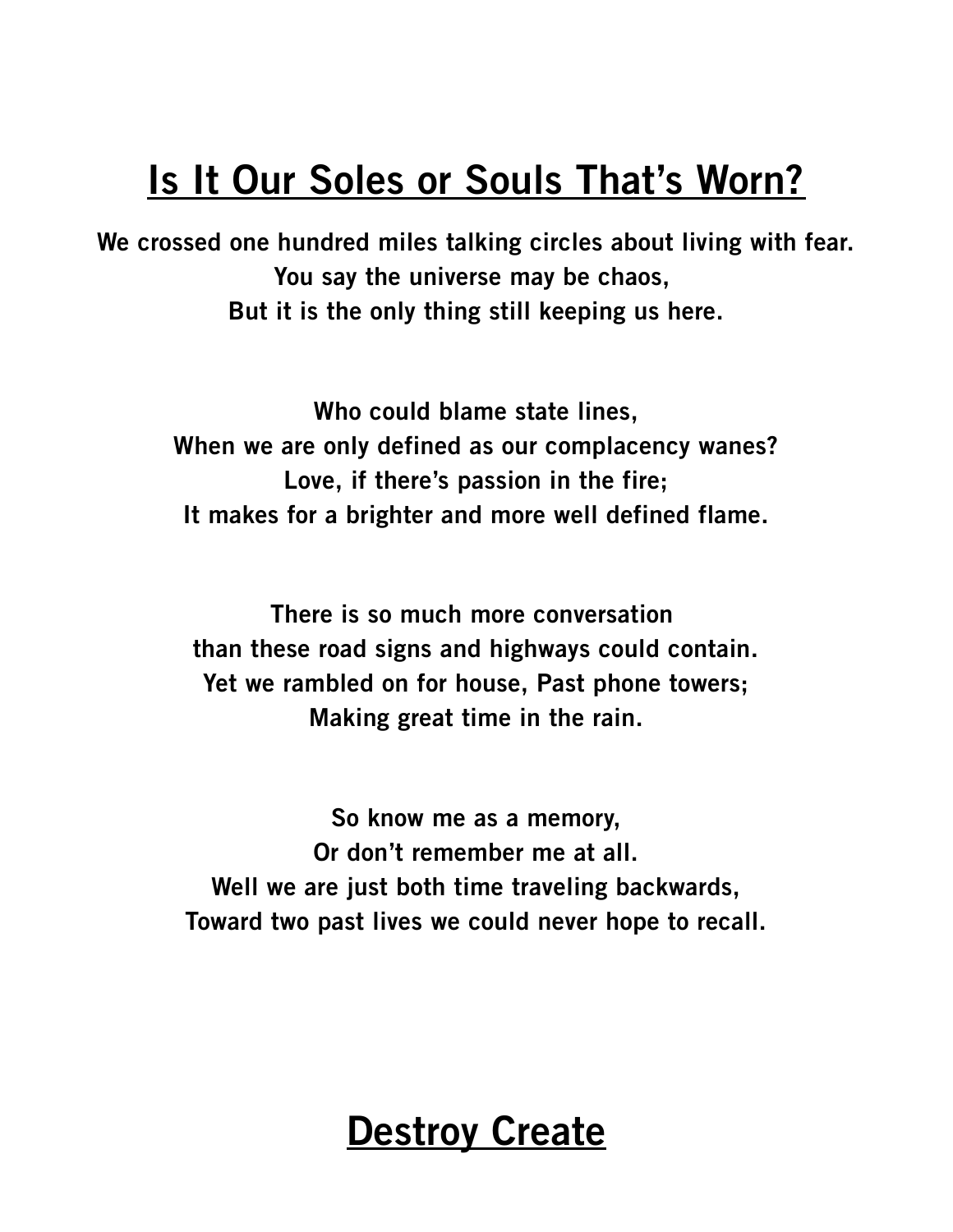**Creation is a chaos, That expands for all eternity and space. Refined in a spherical fashion with a passion, So youthfully refusing to change.**

**Her energy is panicked in a frenzy, It seems she is busy, with her furious state. She always struggles with a quill, Meekly thrilled at a slim chance to relate.**

**So don't burden your heart with worries. Child, we are all sinners all along. Sweet creation? She may be fickle, but she's easy; And we all take her home.**

**Creation's newest project, Is a product of her most insecure fears. Dwelling within the hairline sketches, of a brainstorm; That she always kept near.**

**She scribbled on for hours, Feeling empowered by her artistic waves. Reluctant toward the passion, With which she grappled, and could barely escape.**

**So, Please don't burden your heart with worries. Child, in the end we are only bastards, And all orphans either way.**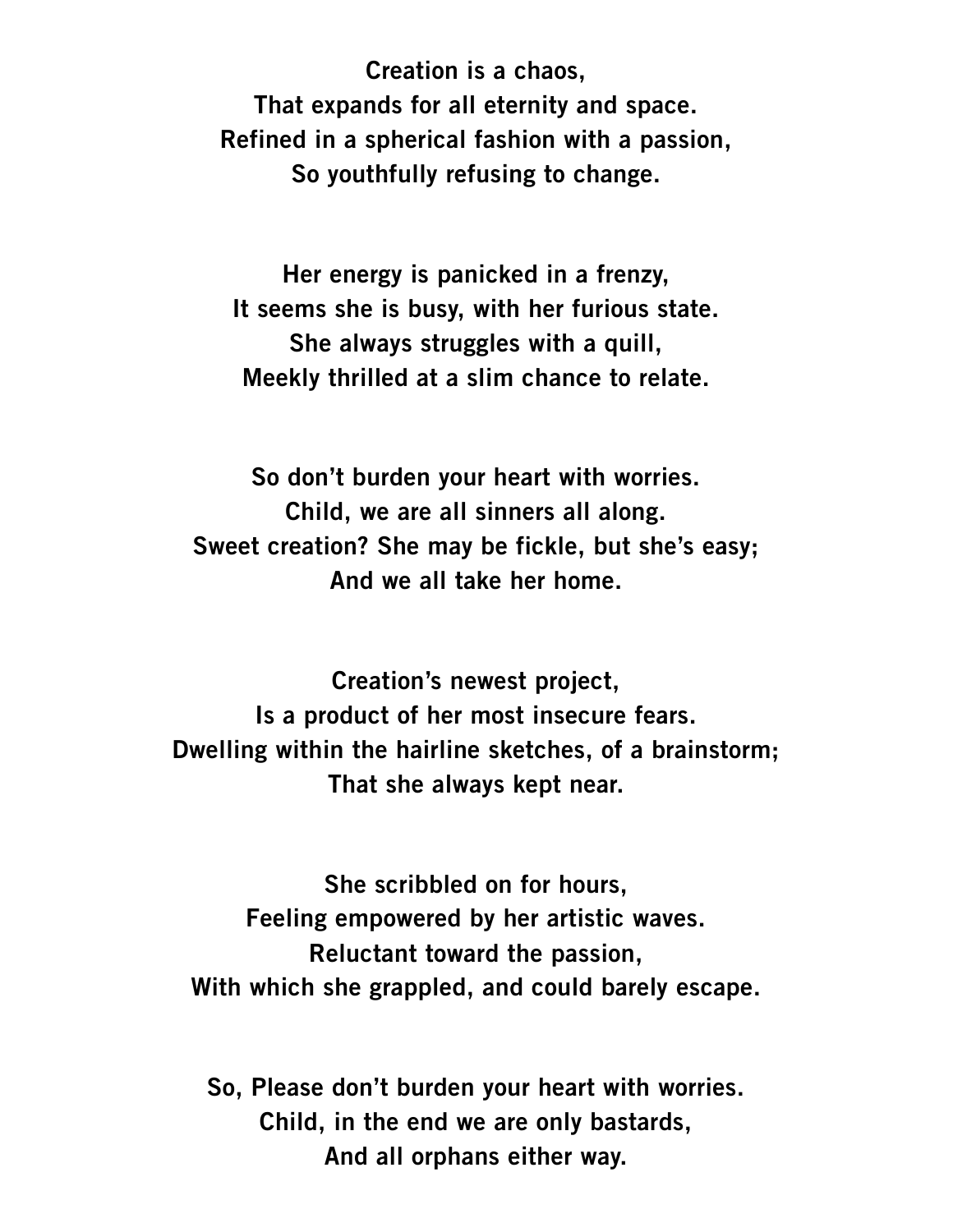**Let us rise up from earthen graveyards, Guaranteed that we will be back some day.**

#### **Dose**

**Unlike the chemicals in my spine, Everything else runs it's course in time.**

## **Night Light**

**Night black the skies, That gray gaze will suffice. Despite poor daisy's mourning. Come and see, There is vacancy; To hide with me till morning.**

**Though throughout the night, We retain our might; Tucked tight under quilts and covers. Have faith in me, And grant truancy; To me. Your truest lover.**

**Even though the world's wind blows, Churning seas and burnt pine needles. We are made aware of a kindred fear, Which crushes towns and steeples.**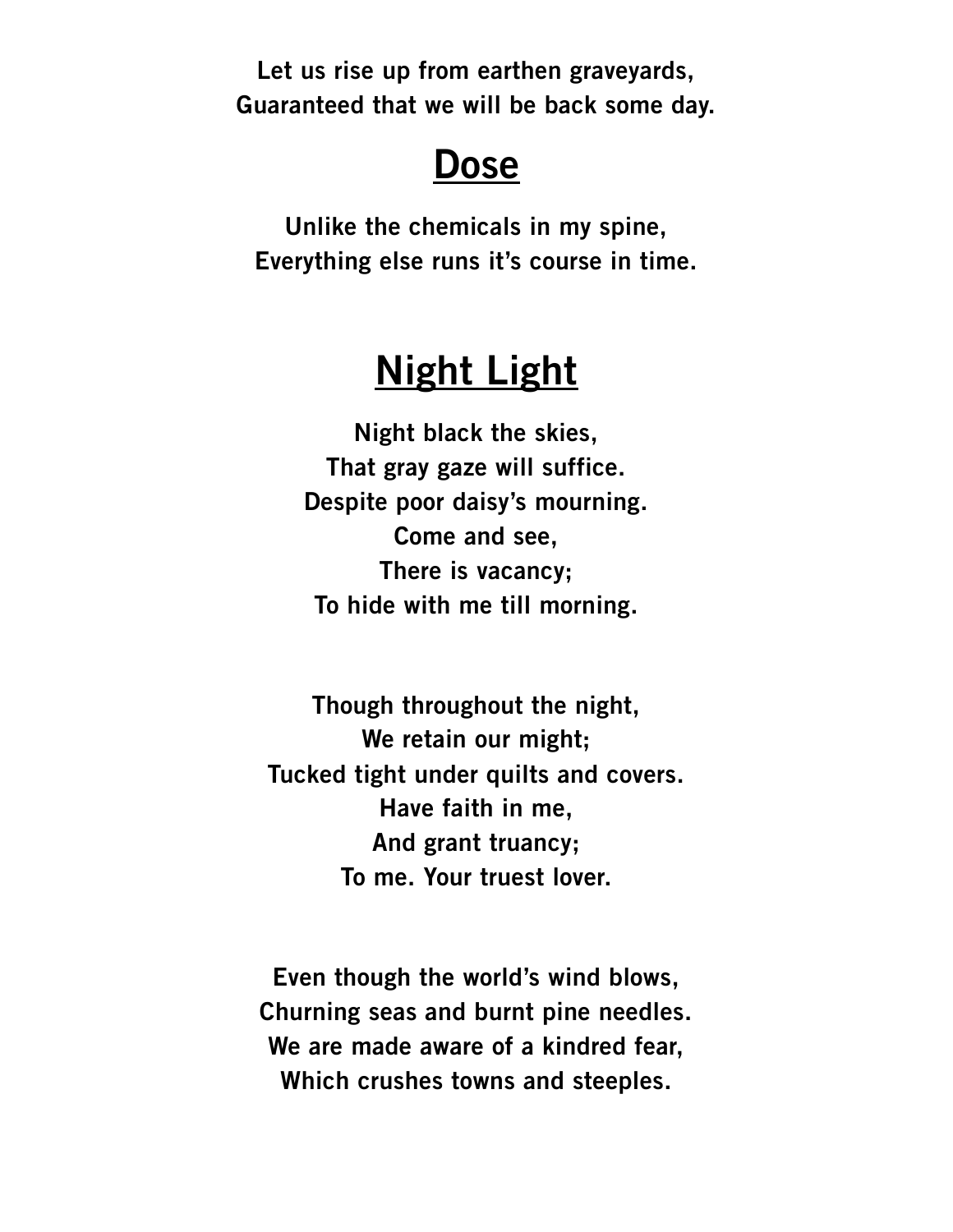**But Dear, We will be fine. In only hours time, Sweet Luna's rule will quiver. She'll fade away, pale toward the day. Wielded again by Poseidon's fever.**

#### **Storm**

**Storm. Bring me the chaos. I feel the rain drip down my arms and onto my chest. The chill enlightens me. Bring me the chaos.**

**Storm. Bring me the winter. I feel it rip at my limbs and tear my chest asunder. I writhe in the glorious pity of this sinful emotion. Bring me the winter.**

**Storm. Bring me the fall. The twist and twine of the bramble, Illuminate it's ebb and flow motion. It's thick hide, caramelize the light surrounding it. Bring my eyes to blindness. Bring me the fall.**

**Storm. Bring me the summer. The blessed sun torches my mind and scowls at my white skin.**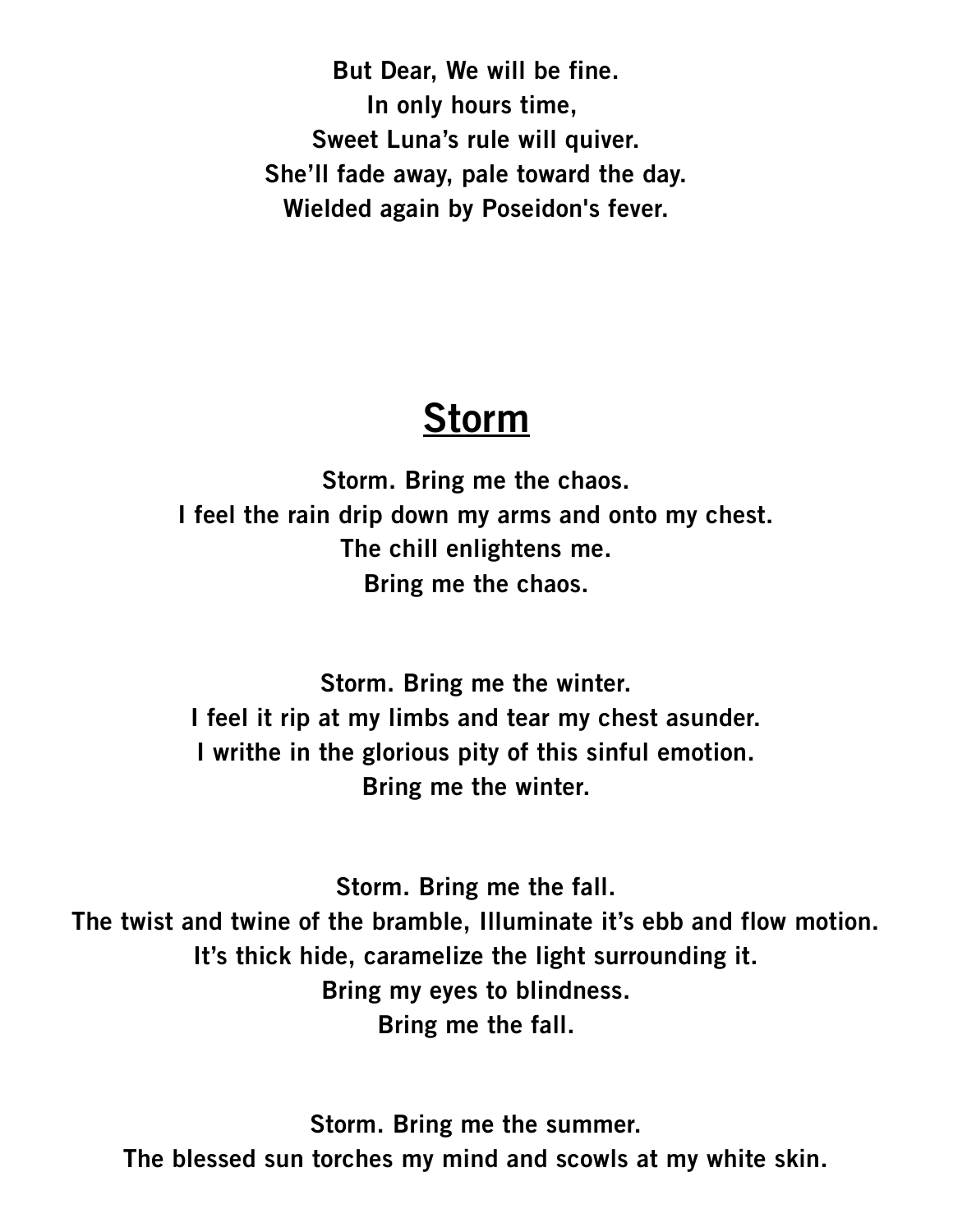**I understand this guilt I wield. With this I seek retribution. Bring me the summer.**

**Storm. Bring me the spring. Accompany it's warmth with rebirth. My spirit has never yearned for it more. Bring me the spring.**

**Storm. Bring me my suffering. Only through meditation on this discipline can I overcome my horrid nature. I am the sold adviser to my torture. Bring me MY suffering.**

**Storm. Give me my yearning. I cast aside this innocent aspiration of mine far too early. So I plead; Give me my yearning.**

**Storm. Give me your water. I have been choking on the crumble that lines my hollow eyes, And fills my worried heart with sorrow. I am much more thirsty not then I could have previously imagined. Give me your water, Have no abandon.**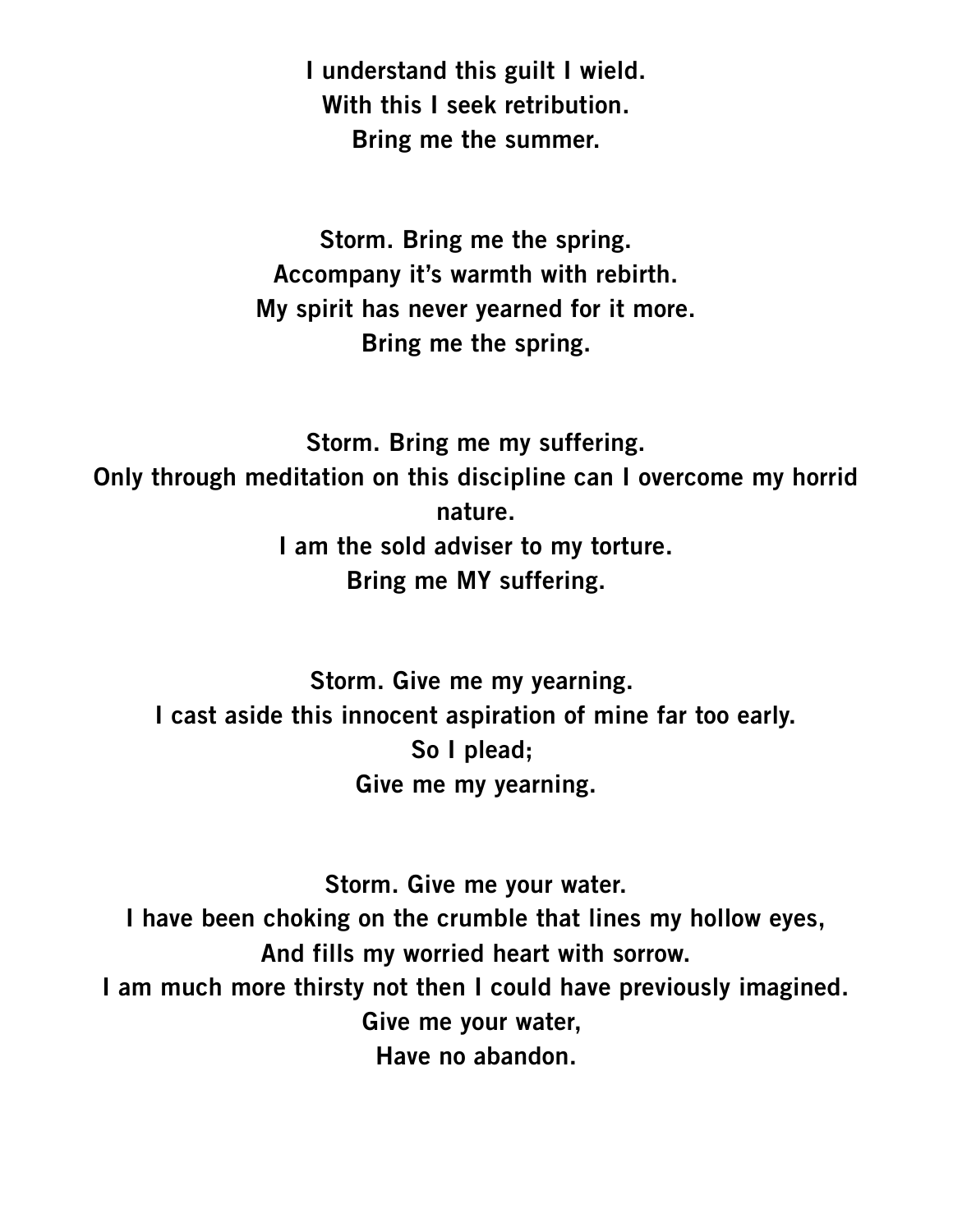## **Southern Anxiety**

**A southern moon looms on frontier horizons. Humidity infects the swampy air tonight. The crickets roar, heralding storms closing in behind them. It sets the scheme for tension and for delight. A warm light leaks the threshold of our window, Illuminating the stale southern sky. Tiny screams so clear with tired voices, Faltering yet still cutting throughout the night. A wild chill runs my spine as I perspire, Filling up my dreadful tolerance. I stared ahead at trails I couldn't fathom. Astonished at paths I hadn't taken yet.**

## **It'll Be**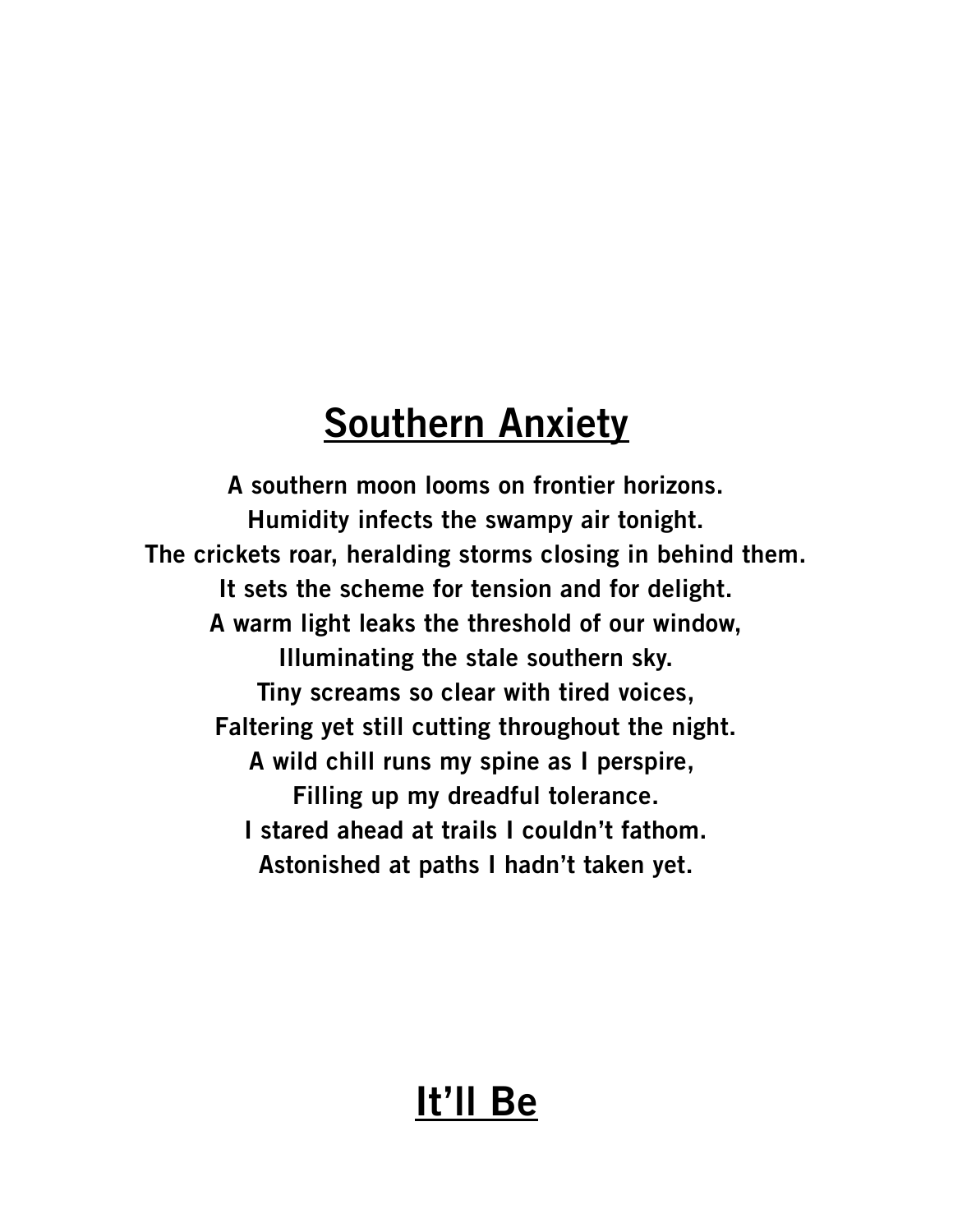**It'll be, Just wait and see. This phrase leaves room to imagine. What I assumed couldn't clear the room, Compared to what actually happened.**

#### **Linger Please, Dear Sensation**

**The warmth of her touch lingers, Yet; the taste of her sensation escapes. Her presence eludes my perception, Hushed; as a whispered lover's name. Oh what lovely legs, that evade the dark so swiftly. I can only cast a futile grasp to draw her near me. No other grace, can dare bewitch me. She alone dares bare the yoke, Of ancient magic innate; Of privilege previously revoked.**

**The scent of her skin lingers, Yet; I am tormented by the lament of a harmony escaped. Her melody of sweet resilience, shunned. Innocently mistaken by the mass wake. Oh what lips that weave the breath of her lungs so artfully, I can only hope to catch a note. A melody of divine conviction, A Goddess' song so wonderfully wrote.**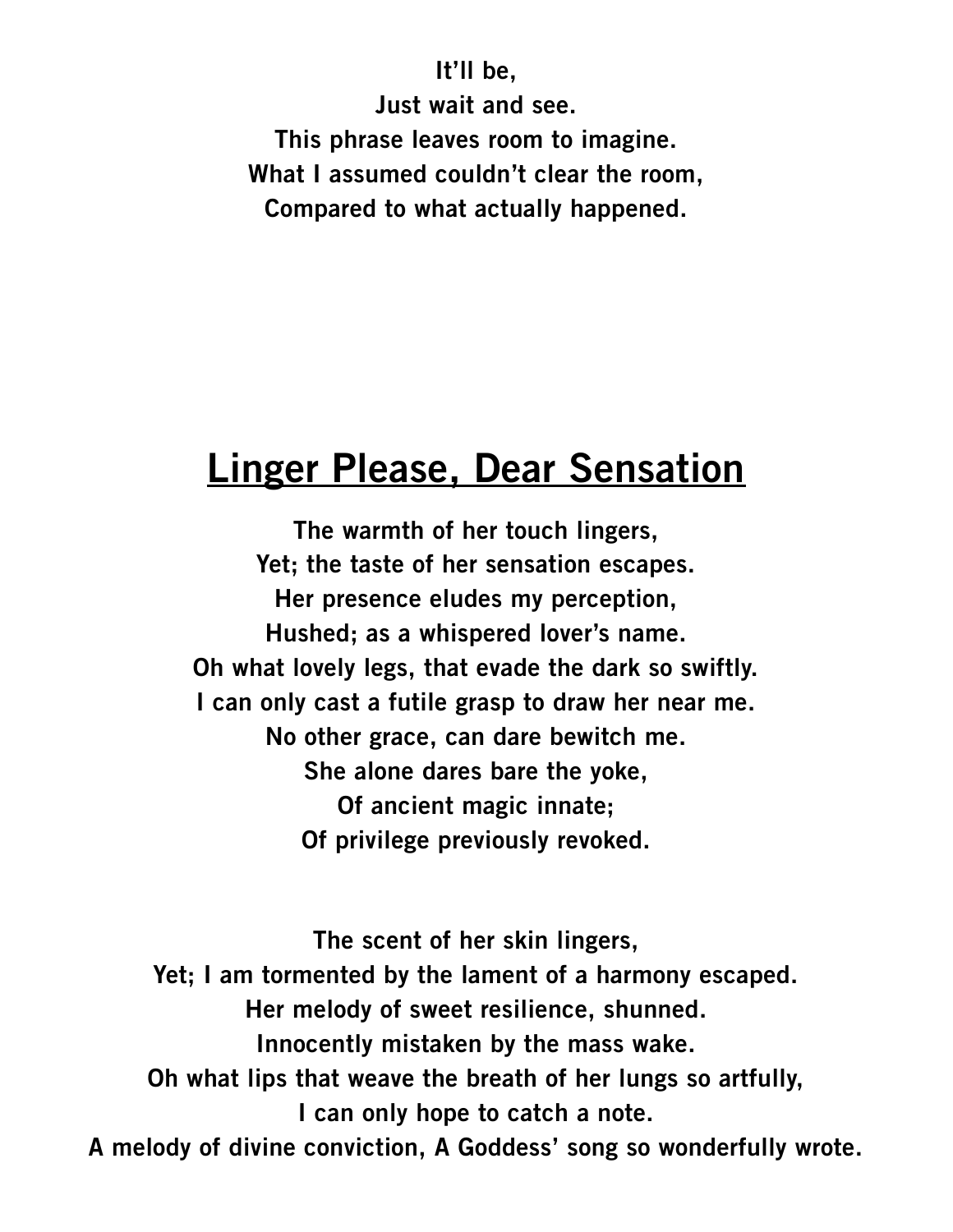**No other muse, will enchant my throat. She alone dares bare the yoke, Of ancient magic innate; Of privilege previously revoked.**

**There in her stance of such class, of such grace… Her spirit walks the valley, inches from my reach.**

## **Love, Carry Me In**

**Run.**

**Run from myself.**

**Bury my sight under ancient moonlight fallen deep in the well. Speak.**

**Spit your words up from hell.**

**As if your tongue will ever serve to do more than the evil it has dealt.**

**Love, Carry me in. Carry me then, when my serf of a back buckles within. Love, Share in my sin. Share in my gratitude, and tear from your flesh; Bare fanged scrutiny's grin. Love, Disciple your whim. Disciple and conquer your interwoven falters tucked quietly within.**

**Love, Carry me in. Carry me when my strength waivers fast, and I'm tempted again.**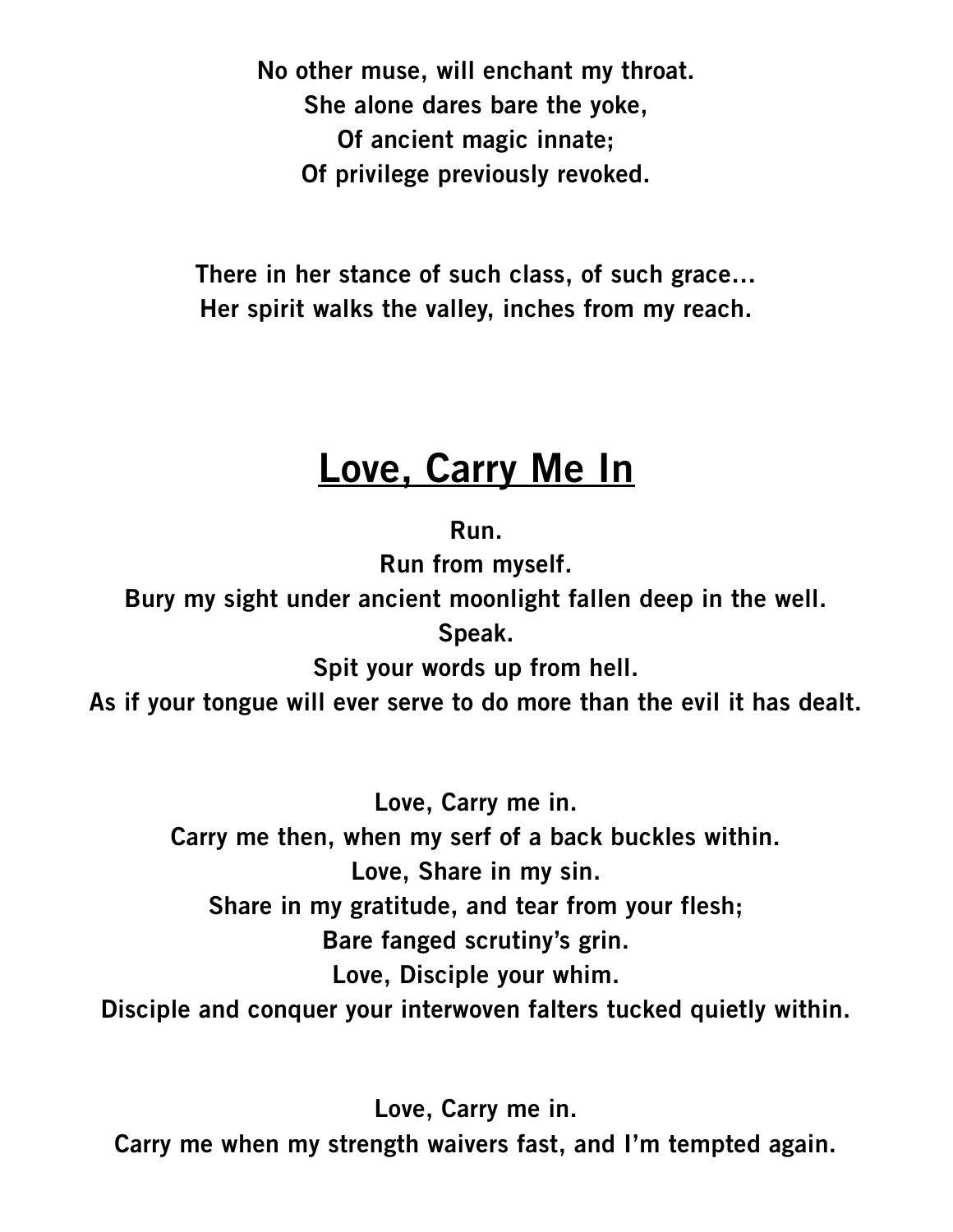**Love, Share in my sin. Share in my hope skewed by a fracturing past and my still aging skin. Love, Disciple your whim. Disciple your heart, make a new place to start; A grand seed to begin.**

## **Tommy**

**My Vision too broad, My hunger too violent.**

## **Pine Needle Pillow**

**I'll have her hips in my hands, While we swing; as gracefully as we swim. In this valley of pines, To this feverish metronome beating within. Now sleep foolish dreamer, Paradise awaits. She harbors a comfort this harsh reality cannot take. Even though she is alone, she is never lonely… She will be preoccupied,**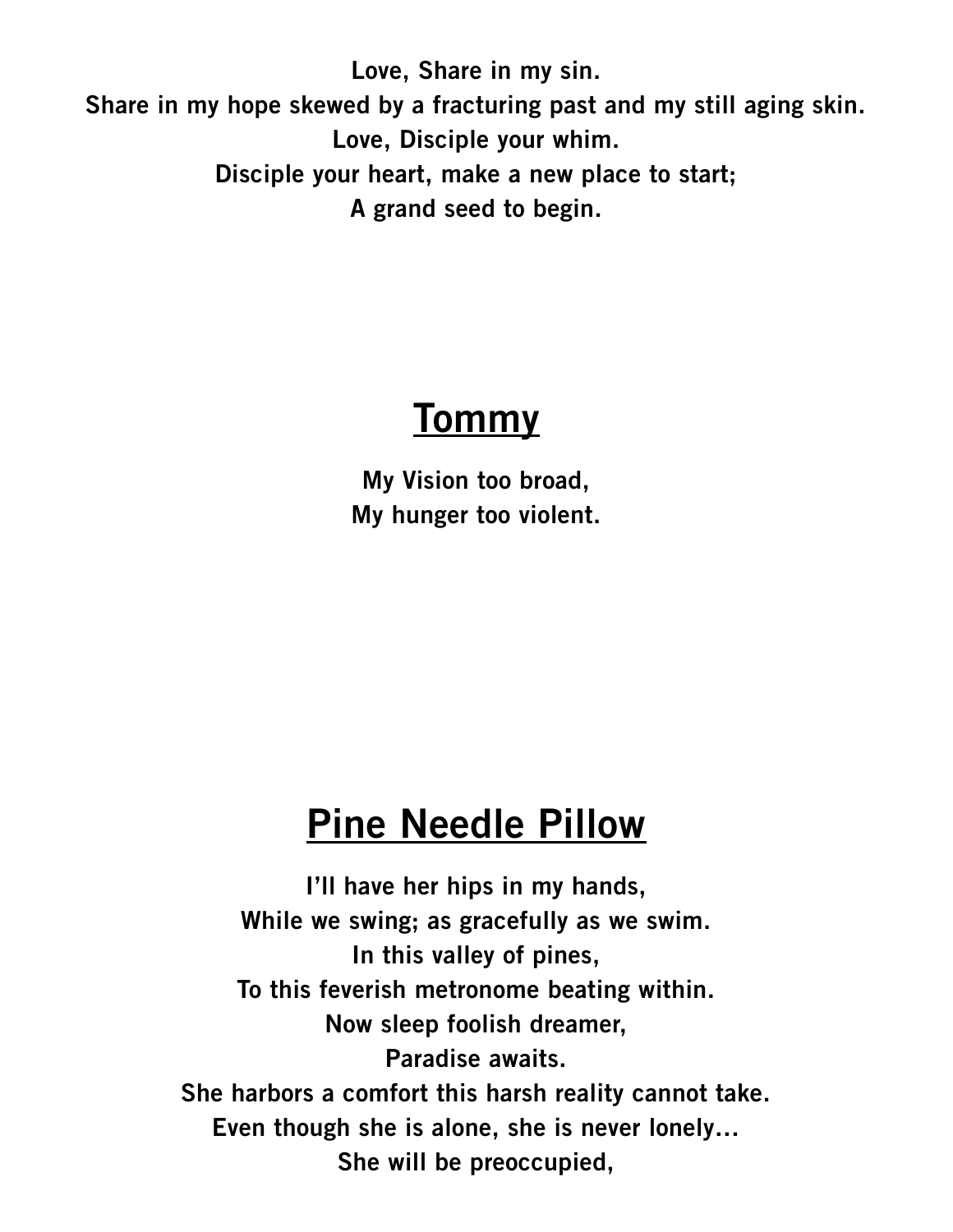**Flipping the page to my soul's drawn out story.**

#### **Flour**

**I've got beady eyes, For the woman I want. Yeah, She's port-side; Straining to make me fall off. Her truth is cut, with an evident jealous fear. One she is inclined to hide, when she feels me near. She only has four brick walls, With her body laid out. Though she cannot speak, She will still try to cry out. She is locked in a desperate prison, and will anxiously roam. So I kept her secret until I took her home. Yes, She maybe a traitor; Rebellion is the flavor I flaunt. I've got beady eyes for the woman I want.**

## **Circle Logic**

**Circle Logic. Circle Logic.**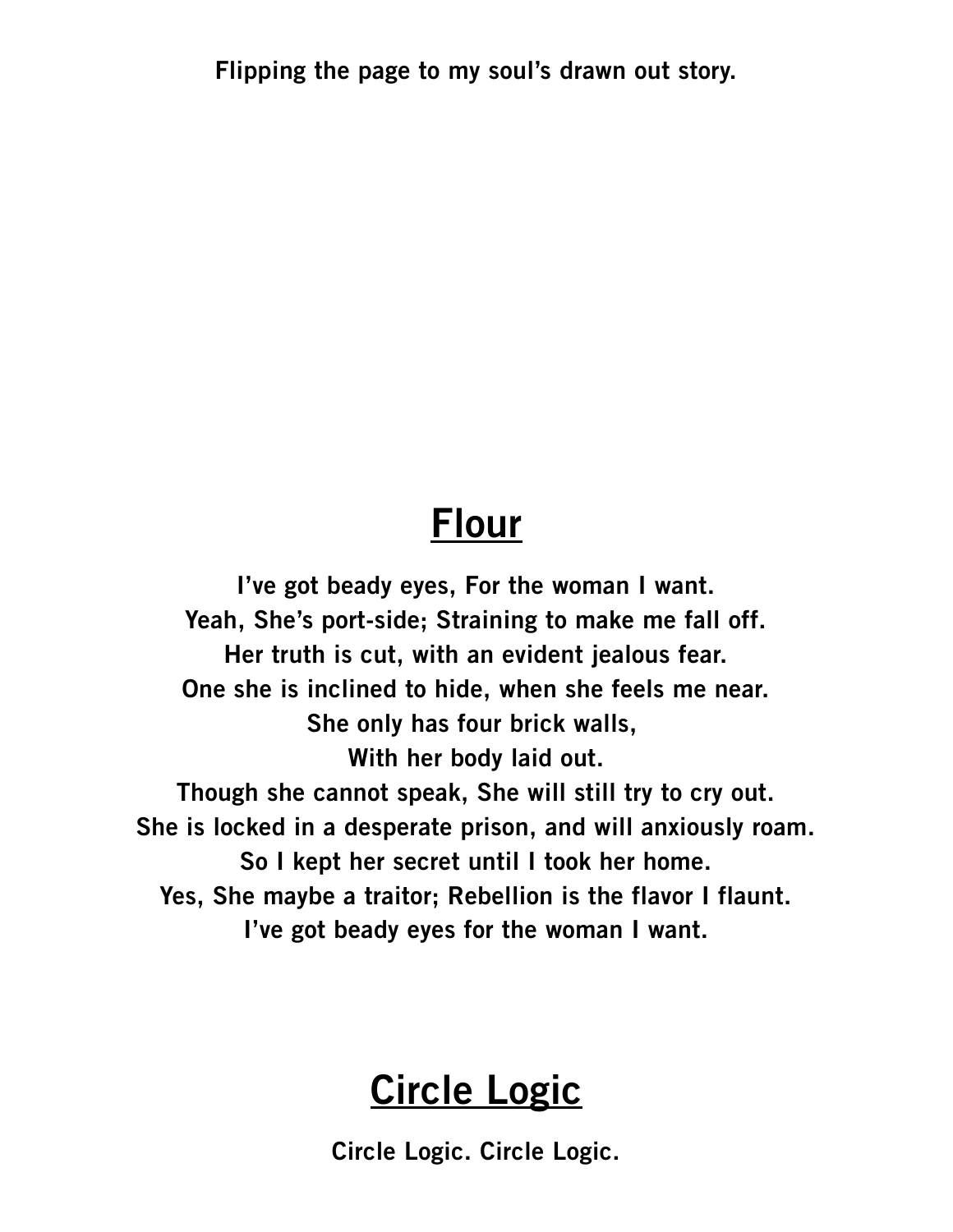**Circle talk, Converse about it. This spherical energy encompasses your brain, With only one intention; your soul to detain. So now from where we are, and from where we have been; Let the circle begin again.**

#### **What Have You Done?!**

**I stood naked down by the water. Soothed by the big band of nature, Weaving a melody of grass reeds; in Major D. A beat that I can't keep to, Or come to naturally conceive.** 

**So I waded out a little father. With each step, The melody urging me into the water. Executing my strides bodily until I cannot, any longer.**

> **Take flight my soul, take flight. Bravely into this murky bowl. With haste my soul, take flight. The water is all we truly know.**

**I struggled valiantly toward the center. Pushing ancient mile high reeds aside, to make quick passage for me. Watching them crumble under the wide stroke of my feet.**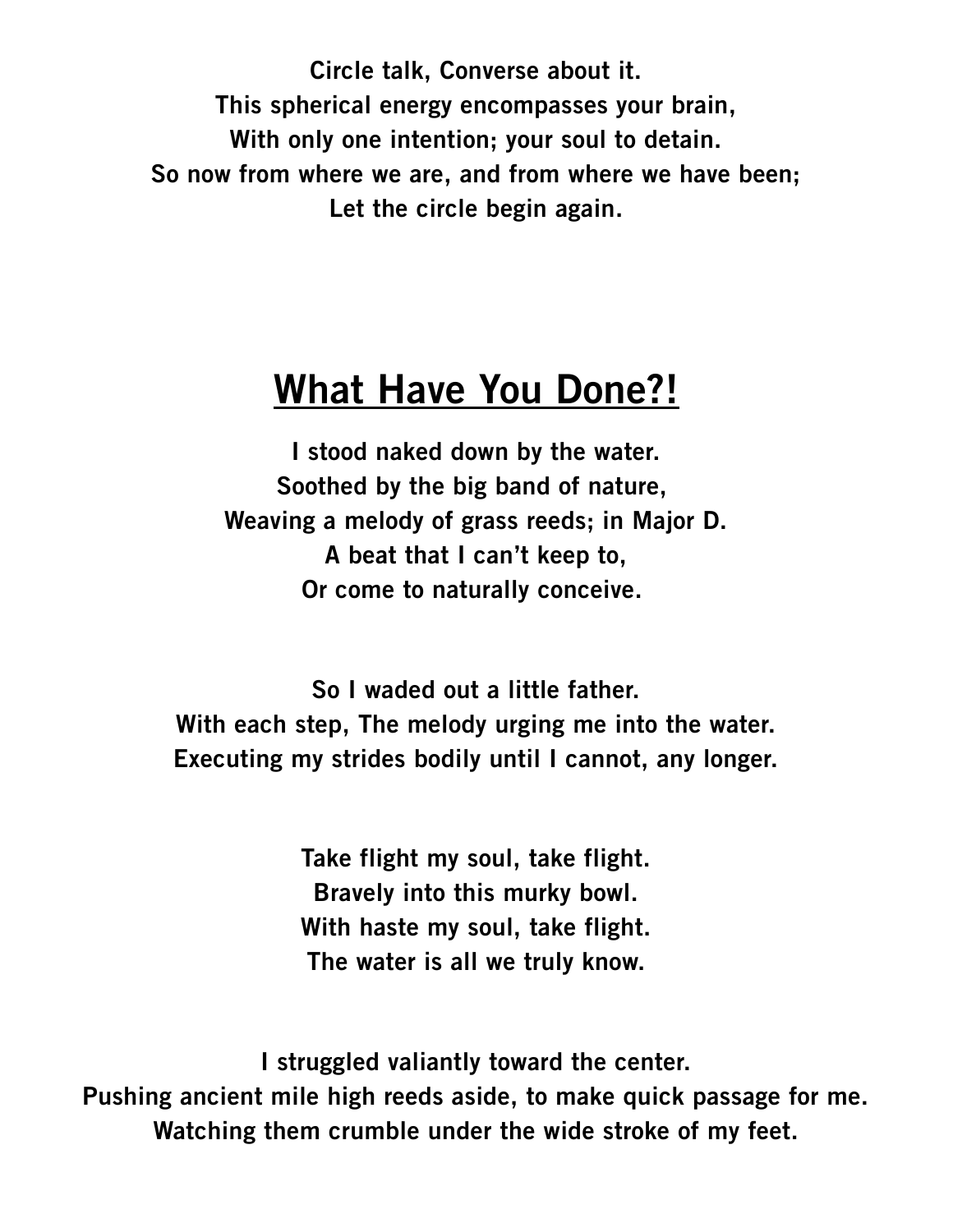**Until I found myself surrounded, naked with the music alone. Bobbing amongst the murky river water, since my childhood I've known. Grasping for air and tapping to the tempo.**

> **Take flight my soul, Take flight. Bravely into this murky bowl.**

> **With haste my soul, Take flight. The water is all we truly know.**

**I floated naked down in the river. Soothed by the cold water, filling me to the brim. I grasp to a beat I can't cling to, sinking slowly the panic sets in.**

**So this is the punishment in which I wallow? Each crescendo another wave to swallow. Seems I am complacently managing my maker's time.**

> **Take flight my soul, Take flight. Bravely into this murky bowl. With haste my soul, Take flight. The water is all we truly know.**

## **Calm Down**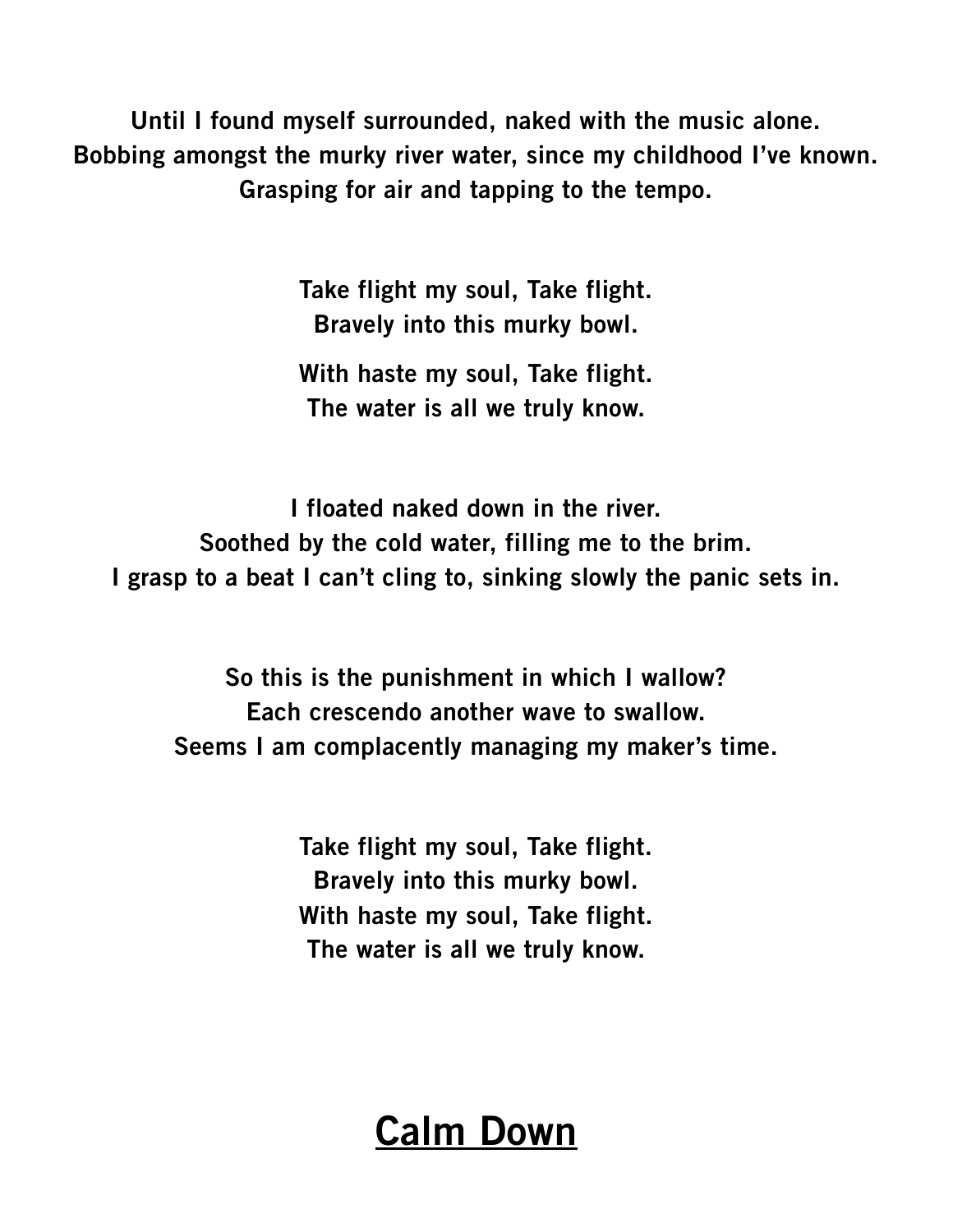**Please take your time. You will find it well worth it. Without nervous shaky hands, You are a muse's perfect servant.** 

#### **Shiny Pennies and the Stars Outside**

**Meet Penny Stone, Who's coined a valid reason. Wrote a loving song too good to be true. Poor Penny Stone take the world just as you see it.**

**Keep clinging to that light inside of you.**

**Penny she is brave and she is Gorgeous. Penny who is treading through the storm. Stepping onto streams and jagged patterns. Sweet Penny dear, she is pushing tired bones.**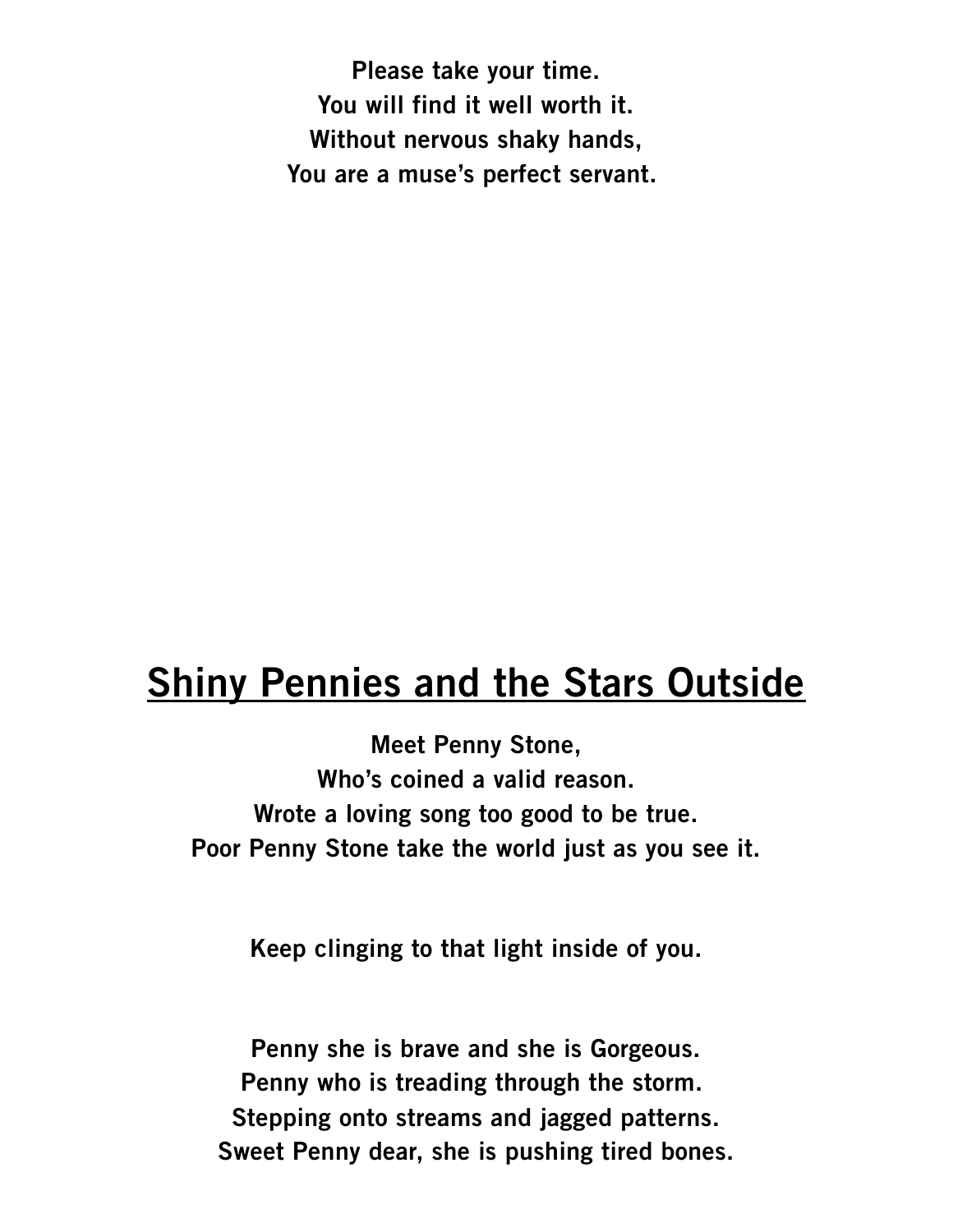**Penny walks the canvas of her fathers. Pushing reeds aside her hobbled bones. Penny does not know that I adore her. Penny does not know she is not alone.**

**As I rolled over, A field full of clover; met Penny's eyes. It's the way she stared, that convinced me that she cared, At the end of the night.**

**She came upon a sympathetic answer, That catered to the bitterness inside. Her perspective warped to defend and retreat inside her. Deciding she would sleep only at dawn's first light.**

**The moon disguised a whisper in her banter. Providing Penny's soul with a lustful foreign plight. She left the struggle there in darkness she cannot handle. She gave her soul to witness me lose mine.**

**Penny calls upon her empathetic logic, That fuels her futility and deepest seeded strife. Now Penny's gone and left the stream behind her. Penny treads, still waiting through the night.**

**As I rolled over,**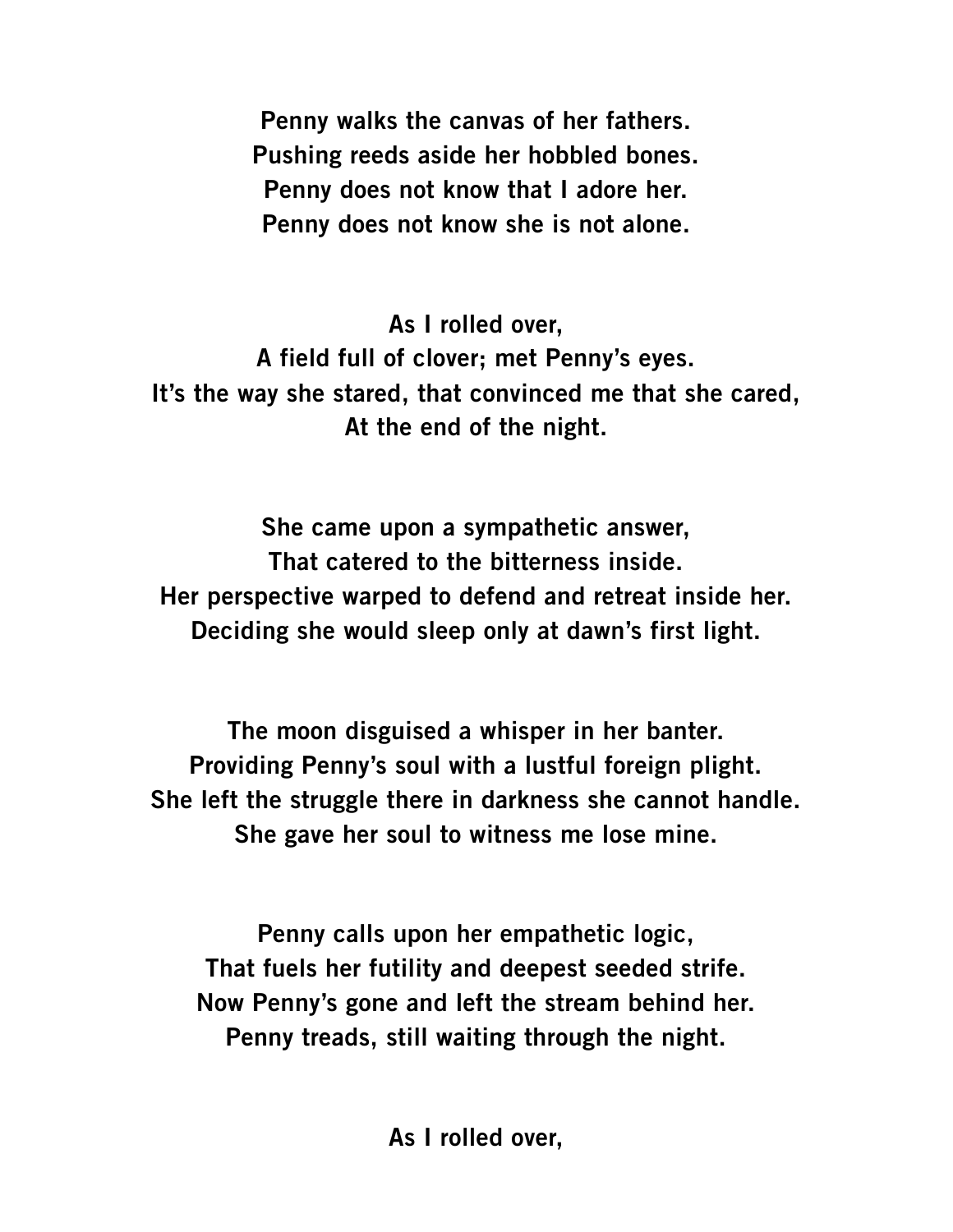**It gets a bit colder; I'm sinking inside. When Penny left here, She was blinded by her fear.**

**I guess that's all right.**

**Meet Penny Stone, She has coined a valid reason. Found a curse to hide in modern guise. Poor Penny Stone this world she could not handle.**

**But it is the darkness that makes her visible tonight.**

**She is alone in her bedroom, Packing her suit case, Severing ties.**

**It was the way she left here, That troubled our hearts dear, Not the when or the why.**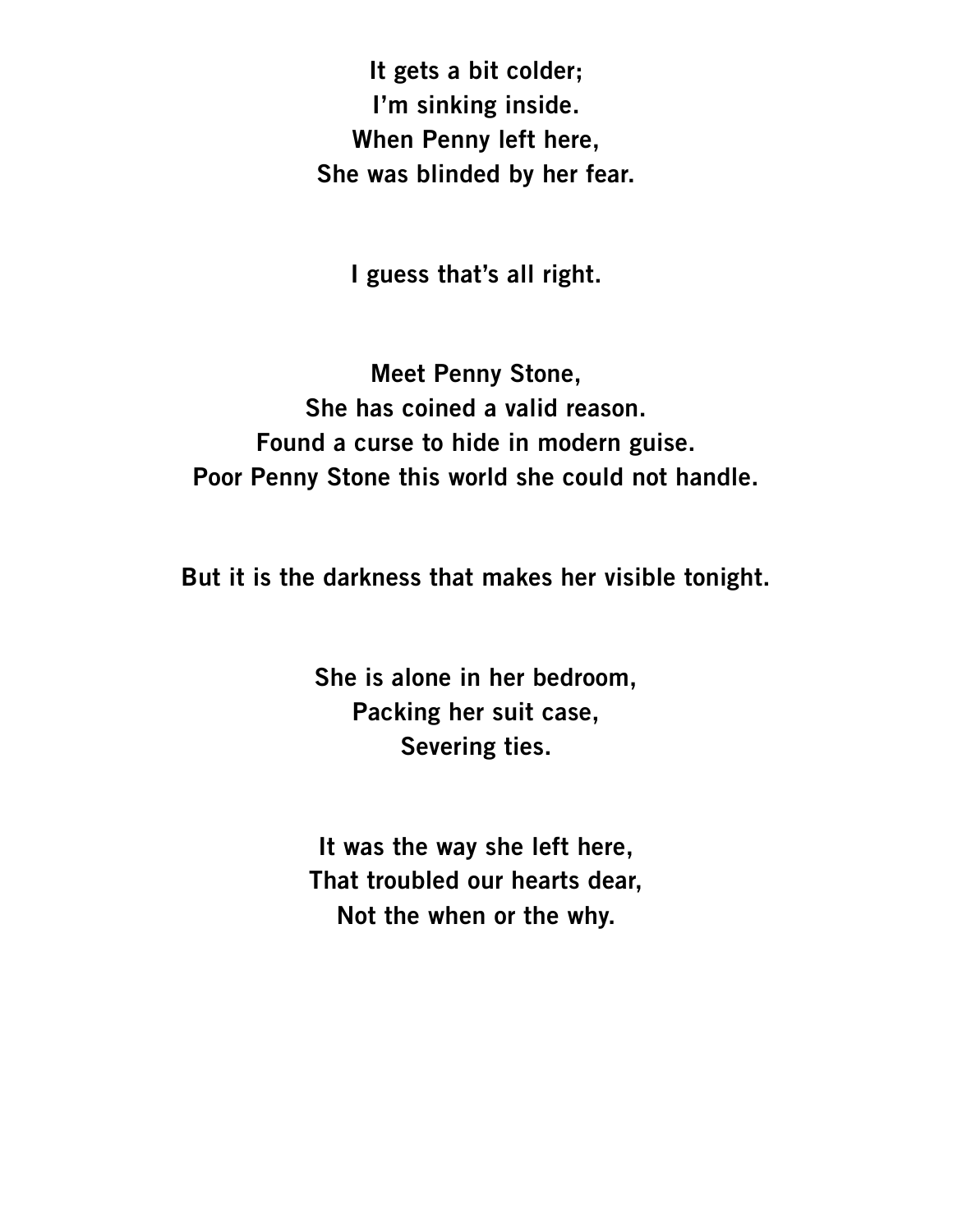#### **What is a Man?**

**Oh son, Where is your fate? Scrape it from the bushels, And copper toned paint.**

**You'll find it there, Beneath the stairs. Among the trodden path, Therein the dust of forgotten snares; The ones you have once walked past.**

> **Behind the folds, Of flesh and bones. Lost under secrets cast. Then like a man, Reach deep within.**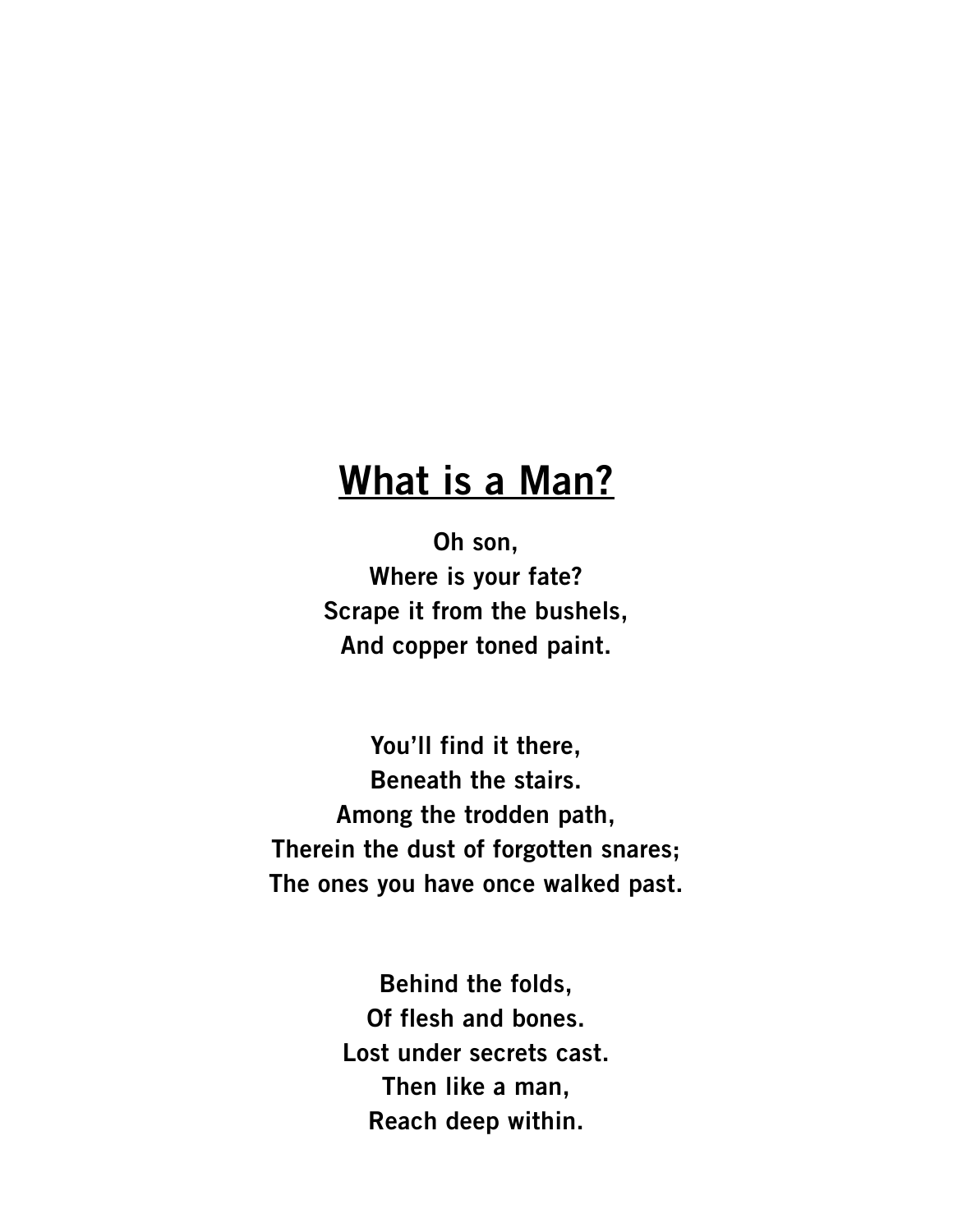**Learn something, from your past.**

## **Your Words**

**Your words? One more thing I don't have the stomach for. The truth? One more luxury my heart can't afford.**

## **No Fate in Man's Hands**

**Well here we are, On the verge of fate. Ahead of us, An evident for in the road. Which path shall we take? What adventure lies ahead?**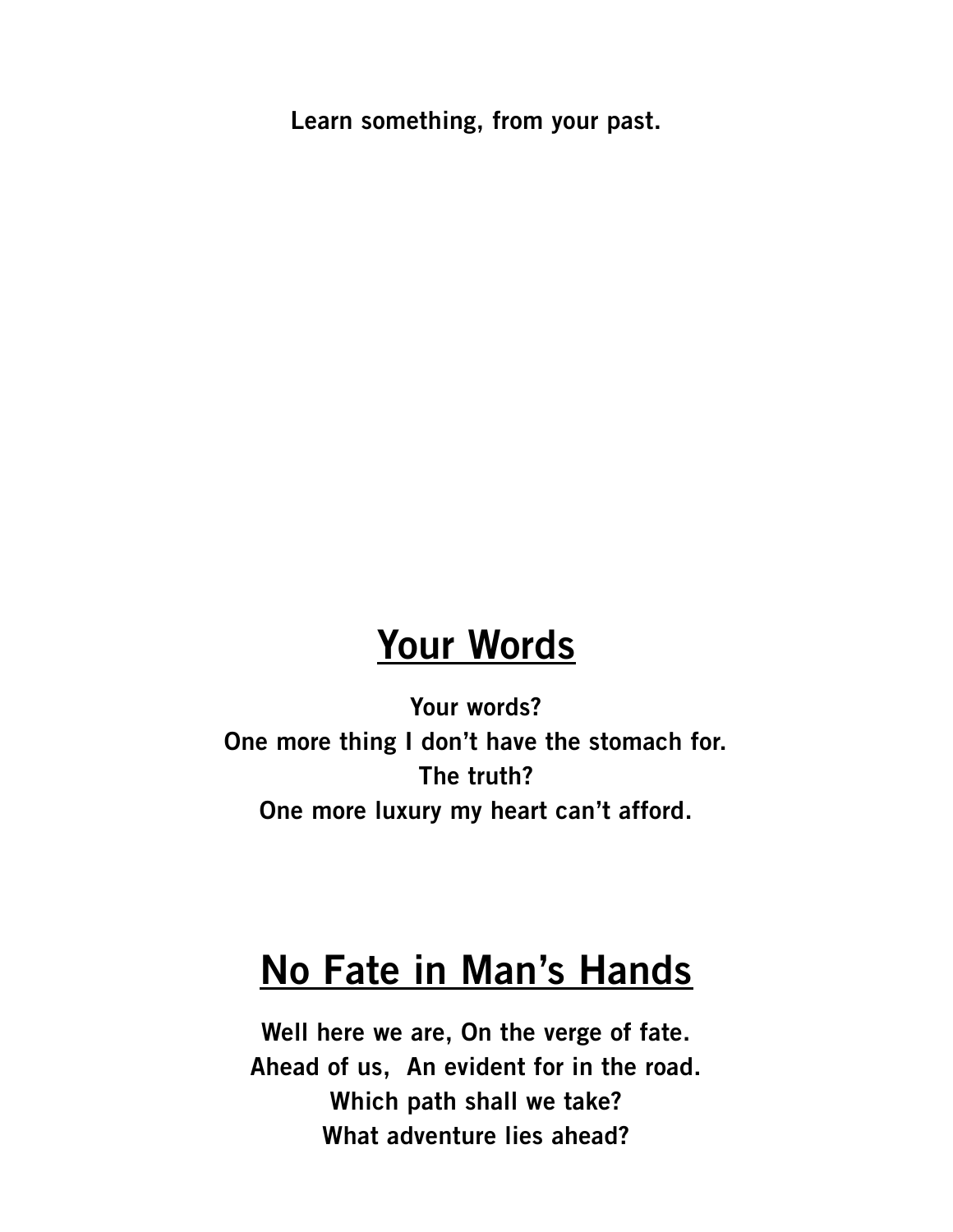**An excitable craze? The fortune of plenty, or the end of days? I have gifted the thought, and abandoned my nerve. I have left my vessel to rock, Against the merciful waves of the universe's reoccurring curve.**

## **The Sea Will Claim His Love**

**At first,She came to me as a child; cooing by the hillside. Majestically stretching across a thousand miles of mountainous beauty and innocence. Until her inevitable regress, To relax and sink again into my waters.**

> **I watch those stalking through the night, Come out to claim her from the bay. As the people continue crawling into sight The stars illuminate their evil intent inside.**

**Never once stopping to consider a footprint's impact in time.**

**As I begin dissolving who they are, I am caught in a hunger I cannot contain. So I come along this foreign shore,**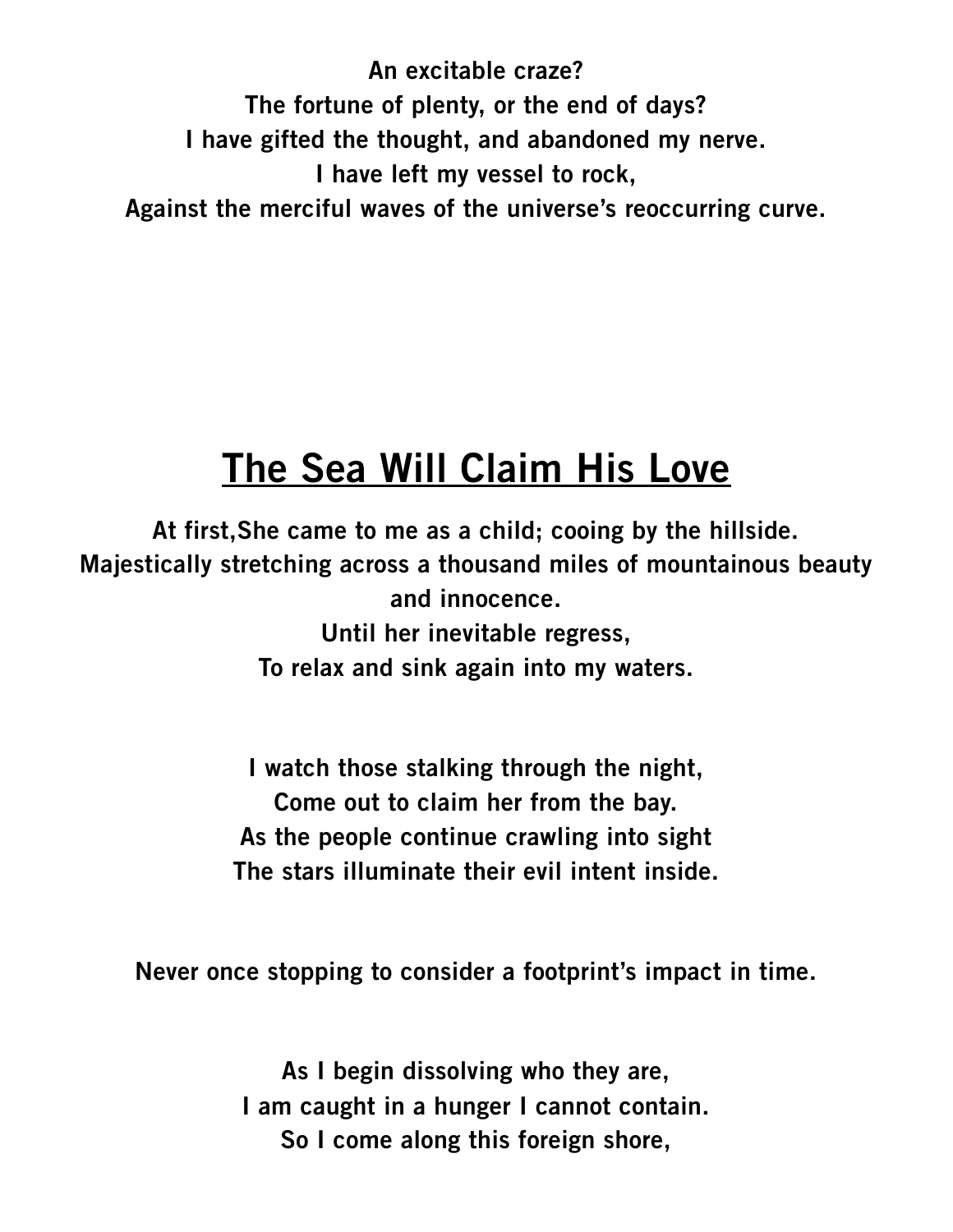**With no regard to her crude human name.**

**They watch me swelling and hear me roar. Frightened though out the night, By my nautical might they can't contain.**

**Now, They watch me overtake the bay! My strength has overcome the shore! The stars illuminate my righteous flight, As I the water retreat; after claiming what is mine.**

#### **Strum**

**Love is a dance. No, Love is a slow song. Love is the sweeping of the bow over the violin's heart strings. So pluck my mind, my love. Spin the table and pick my up once again. Pick me up and strum.**

## **Warm Love, Warmer Lover**

**I found her, Therein the heat of the furnace. My shaky hands were tied, Confounding these tools. She shook helplessly, within the waltz of a seizure. Her tired eyes turning white, and lips already blue.**

**My dear I have caught you,**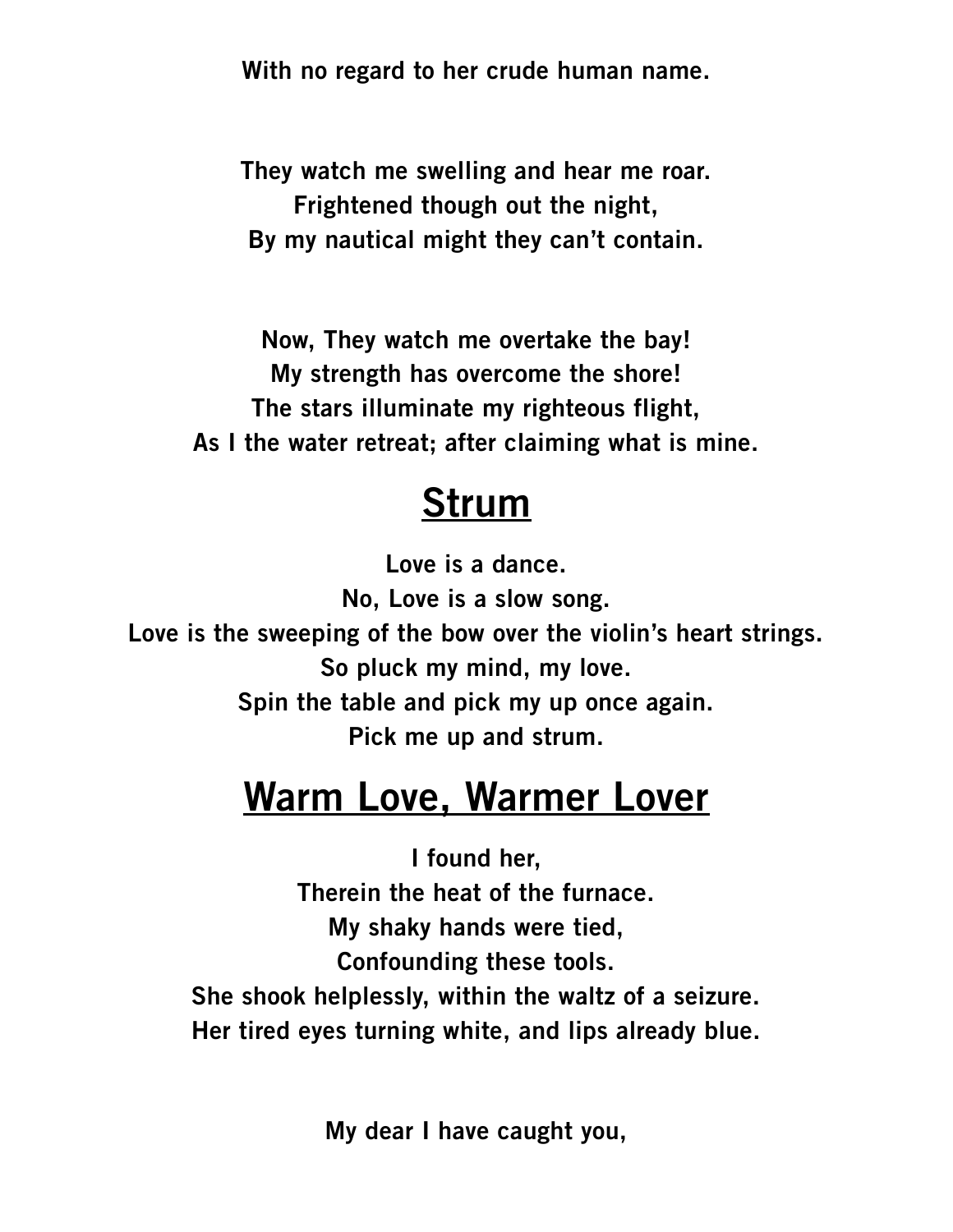**Tucked under these curtains. Your quiet smile subsides, To give me a clue…**

**If we are all born to die, is it best to receive it? Instead of wasting time; trying to give mine to you.**

**It's your warmth who decides, a deceiving demeanor. Who recognizes these lies that abide by the truth. I attribute these tongue in cheek lies to believers. Who resolve in my mind…**

**That I'm some sort of fool.**

#### **My Past Has Gone Away**

**My past has gone away.**

**He gathers his coat, And he stares in disdain. In a way it makes sense, That his frustration and pain. Is another bland masterpiece, Hastily painted again.**

**One no one ever saw, Or ever once cared to frame.**

> **He is so caught, In a fickle exchange.**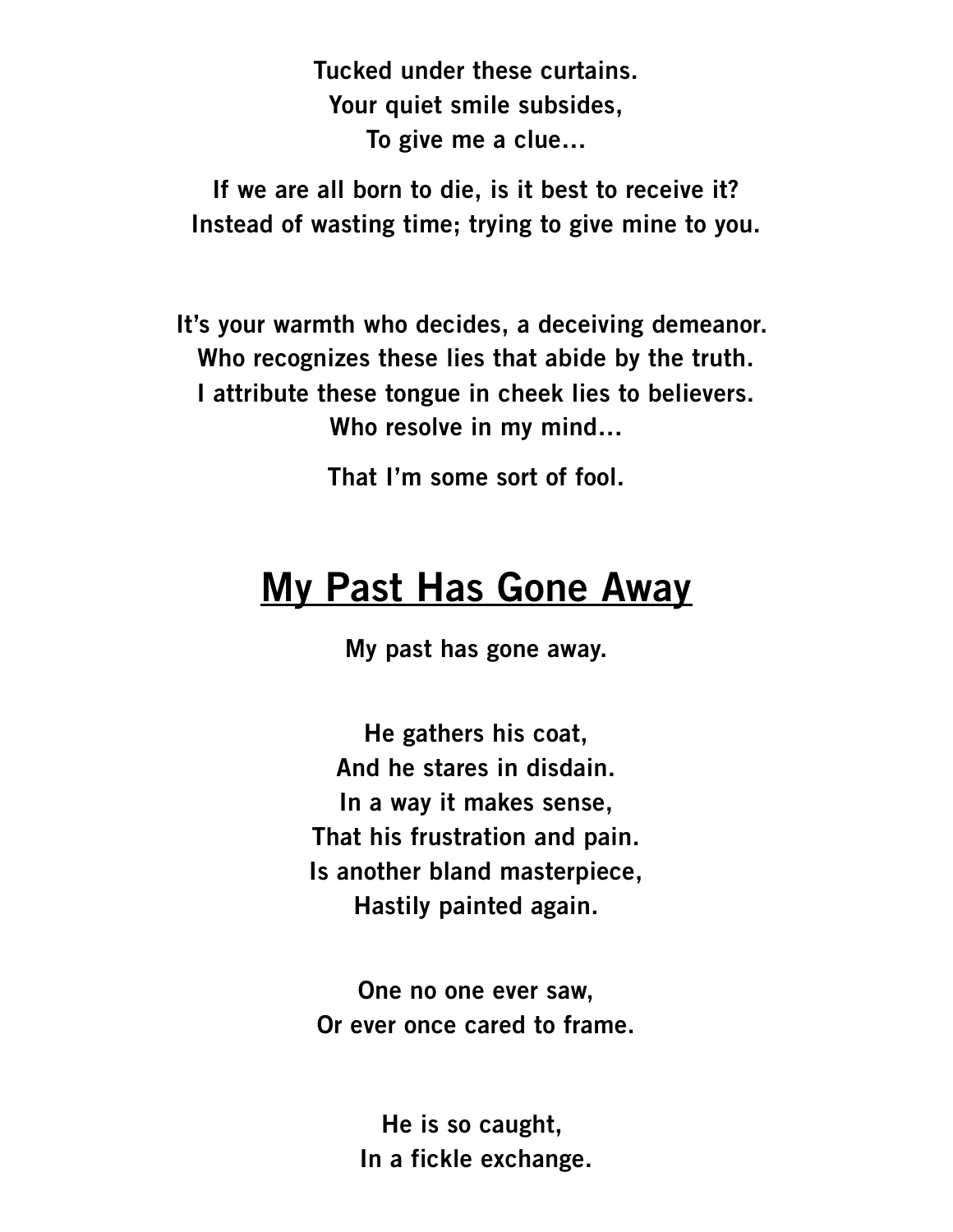**It is a pretty small world if you crafted everything. It is a jealous demand, That brought cause to the stage.**

**Like an infant, Who is hungry again.**

**I assumed Lord, This whispered exchange; Would light a spark of hope, Or add light to the stage. Through the silence that followed, My heart remained sane.. But my mind will never be quite the same.**

**He has just stopped, To tab out his beer. He needs a quick fix, And the tip money is here. Though he turns one last glance, At the scene he painted near; You can see his remorse, his pain, and his fear.**

> **Leave now… Dear past I abhor. I just cannot wait, Without patience implored… Well I was so very insistent, That I show him the door..**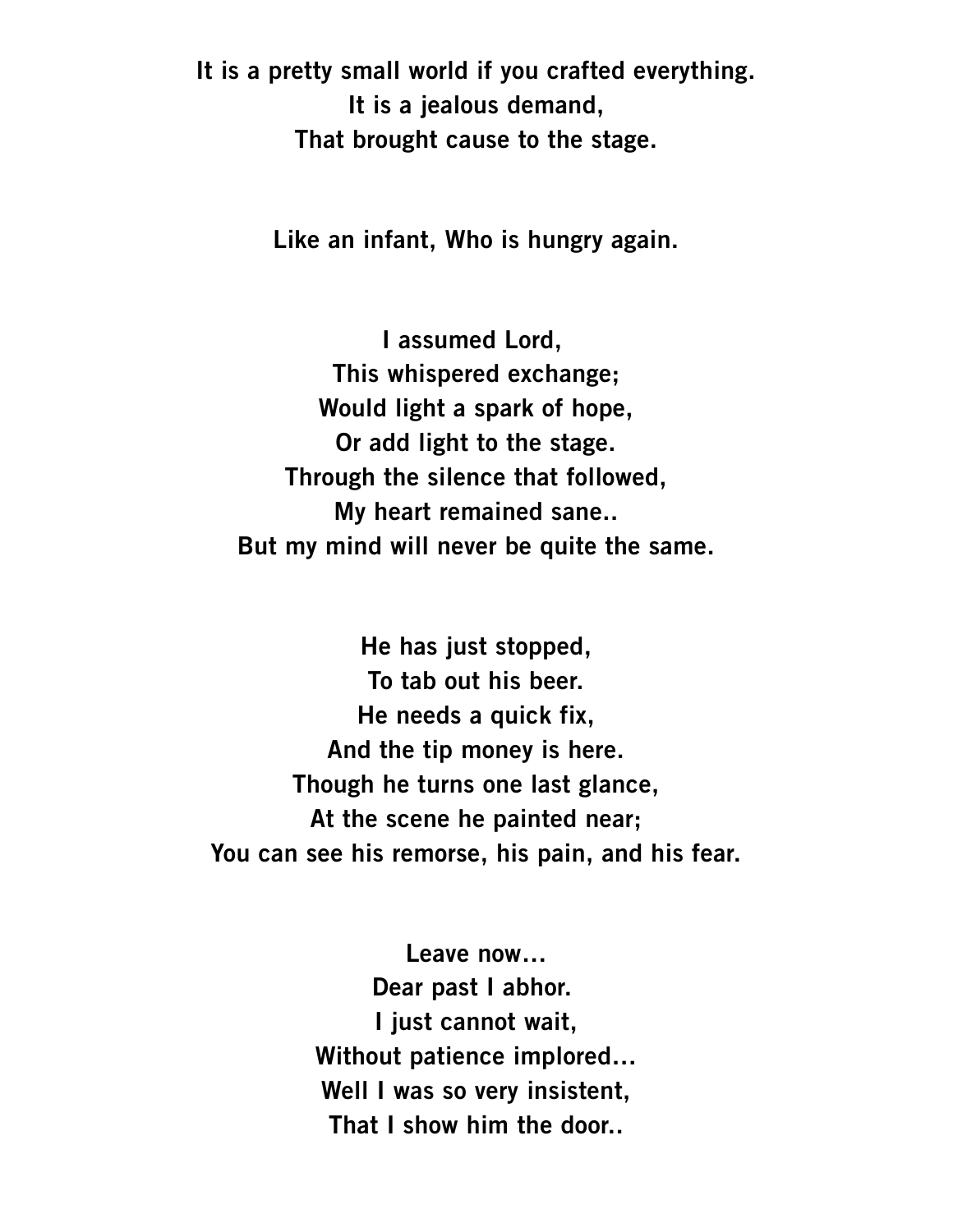**I am sure he will not come around anymore.**

#### **Sunday After Church**

**Dear God, Are you tired of liars? I would be a liar, If I did not say that it is true. Though you may be somewhat nuzzled inside them, I bet they do not love you; Like they use to. You cannot blame those painting the picture. Who have claimed victory of their own minds. It is your logic that seems to conflict them, Yet it is their fear that makes them take you home at night.**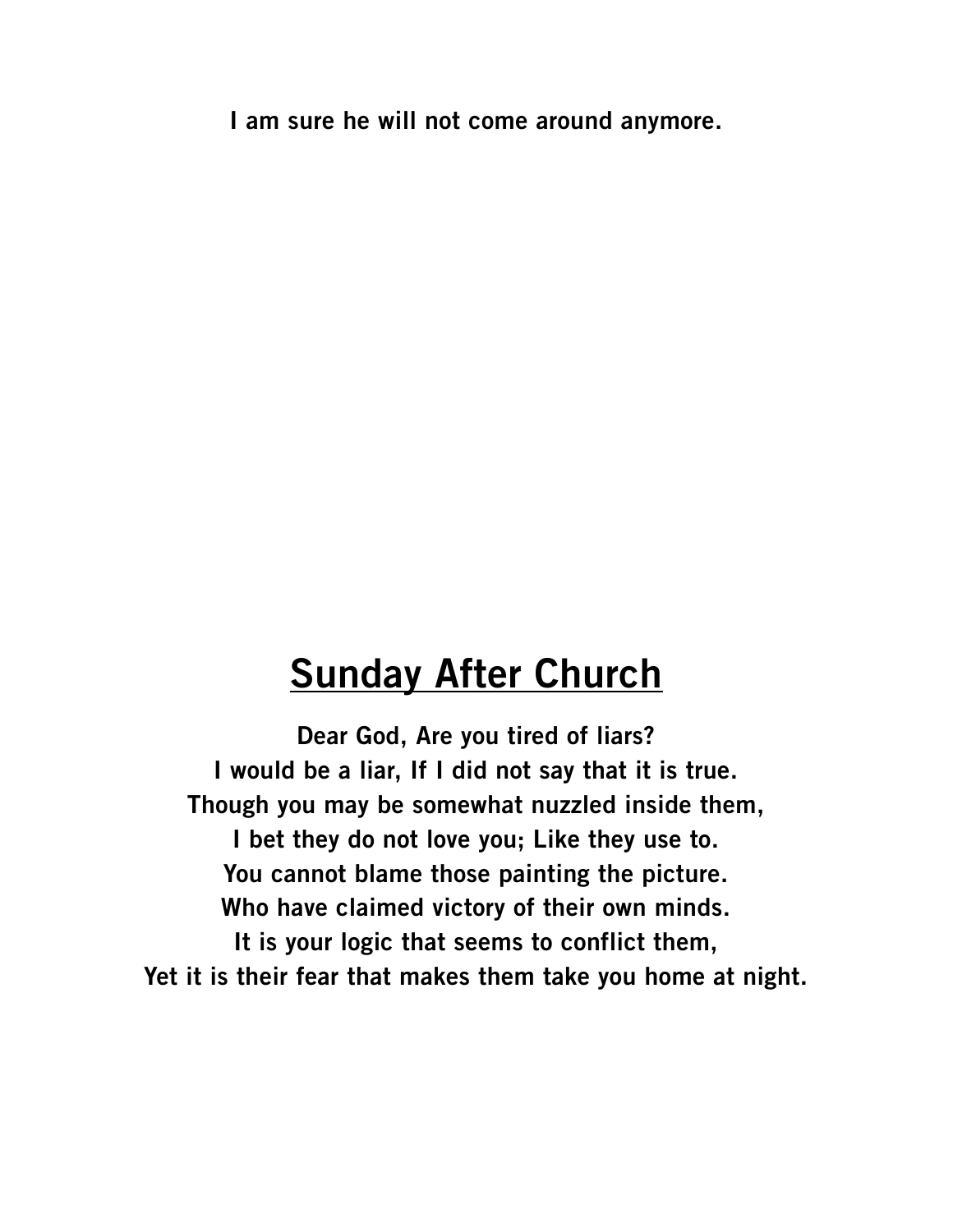## **Earnest**

**It is not the good or the evil that are victorious, It is the earnest.**

#### **As She Can**

**I am sitting around, Just trying to be patient. I think I am better without this quiet concentration. Where nothing is sacred, Yet nobody wants to be damned.**

> **My God delivers me from evil; Then kills me just as quick as she can.**

**I have waited it out, Not an ounce of misplaced patience. Seems I am better without this naked inspiration. If no one is listening, My muse won't refuse to hide too.**

**My God delivers me from evil;**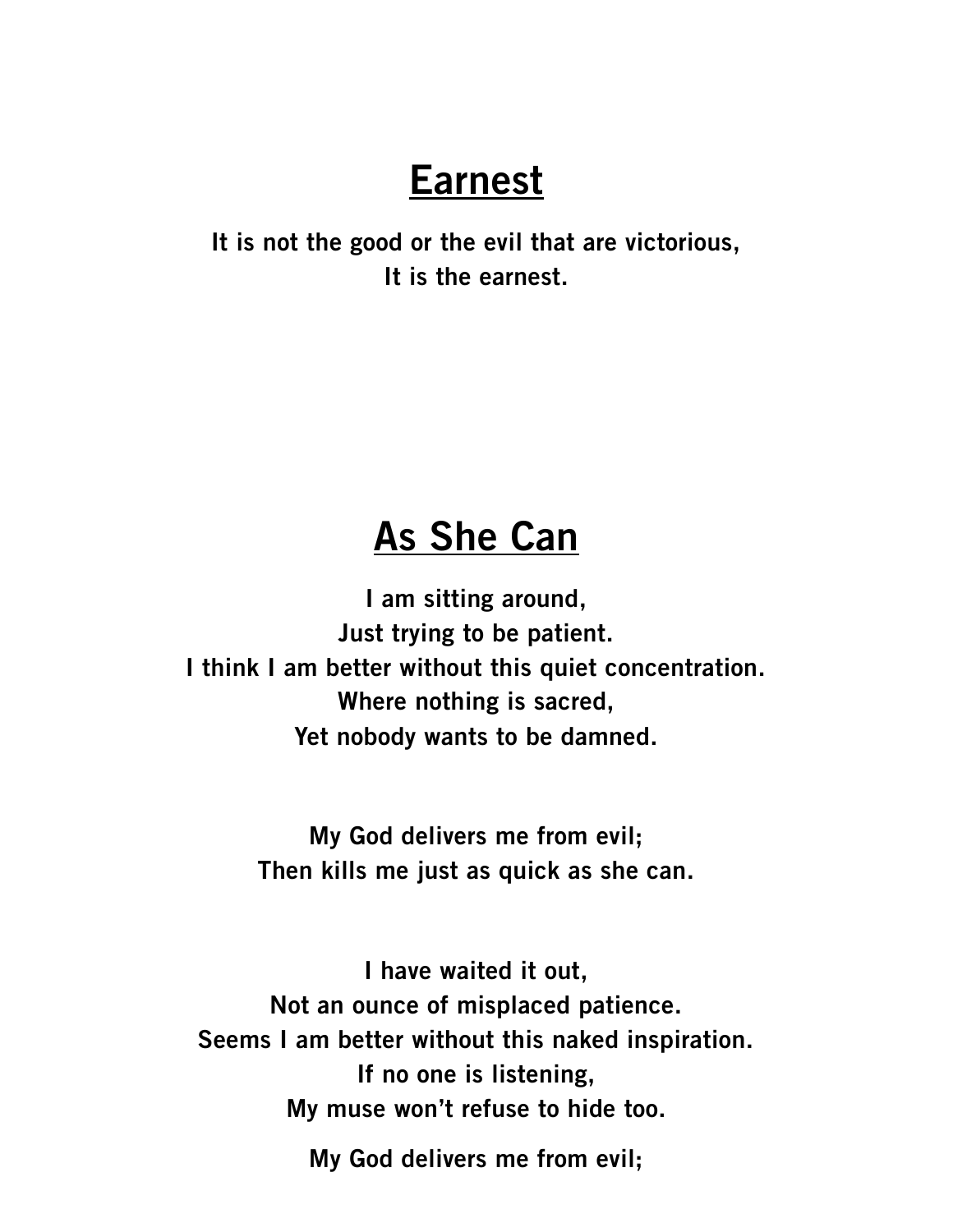**Then she treats me like I'm some sort of fool.**

**Not a shadow of doubt, Left this stouter meditation. Shivers run through my mouth, While I shout related statements. Like I am preaching to a choir, Who's attention is stuck on the band.**

**My God delivers me from fire; Then burns me must as swift as she can.**

#### **Time, She Doesn't Change**

**Time Sleeps, Until very early in the morning. Still within her rest she's mourning. Tucked nice and tight tin quits and covers.**

> **Change, It is a flavor she distances yet, She tastes it. Almost out of force of habit.**

**She eludes my perception endlessly.**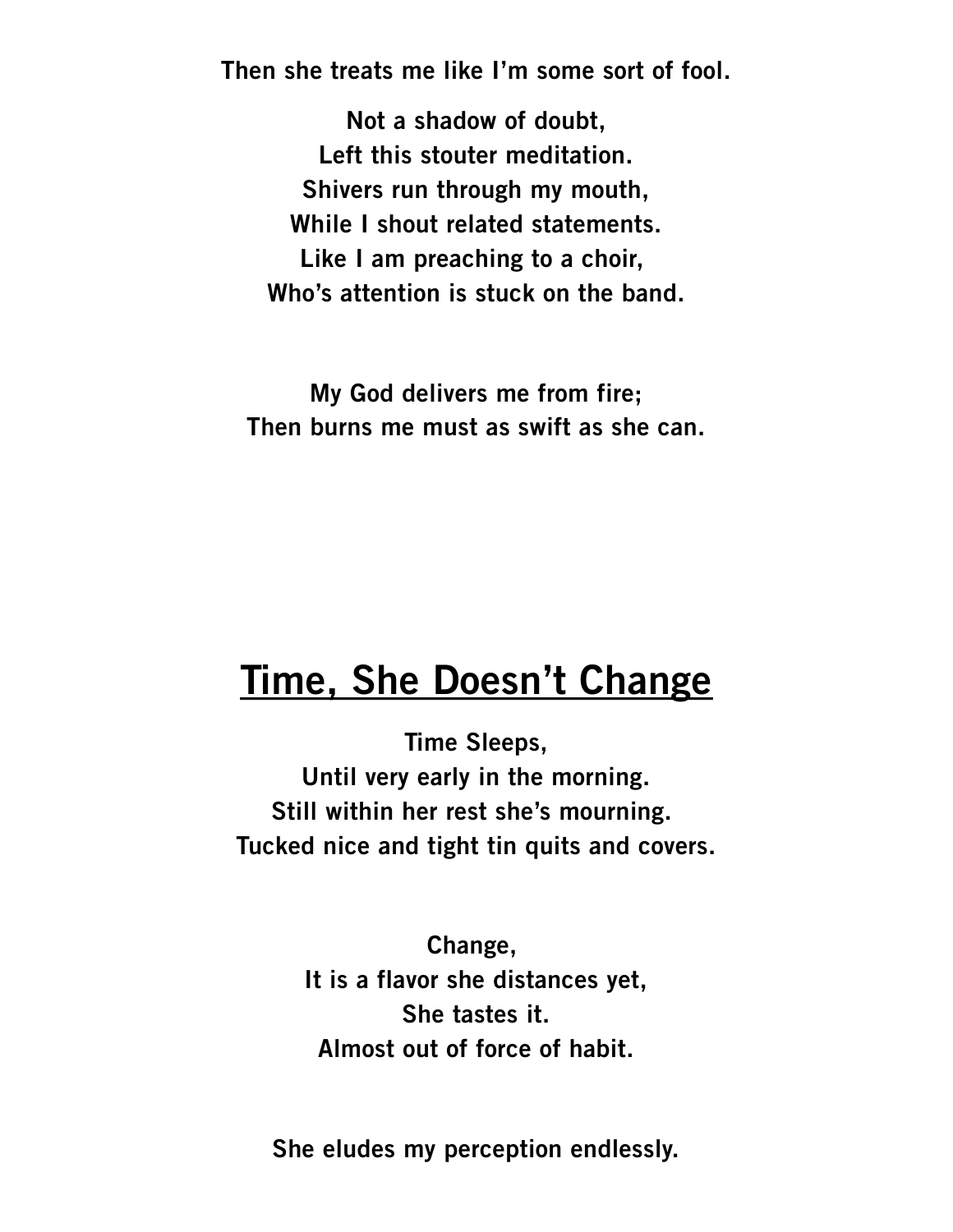**Though how could a boat sail but the sea? Time is but a leaf, A leaf lost in the wind. How could she begin if she will never end?**

**Time keeps, A little locket of her passions. Only time will tell, Judging by the was she grasps it. Selfishly clinging to her own desires.**

**She is so vain. It is evident by how she strives to contain it. She cannot stop the changes. As she coasts along it's waning pattern.**

**She eludes my perception endlessly. Though how could a boat sail but the sea? Time is but a leaf, A leaf lost in the wind. How could she begin if she will never end?**

**Time stands, Safely locked in stagnant worries. Some which crushes hope and youthful yearning. Though now she is accustomed to such banter.**

**Change,**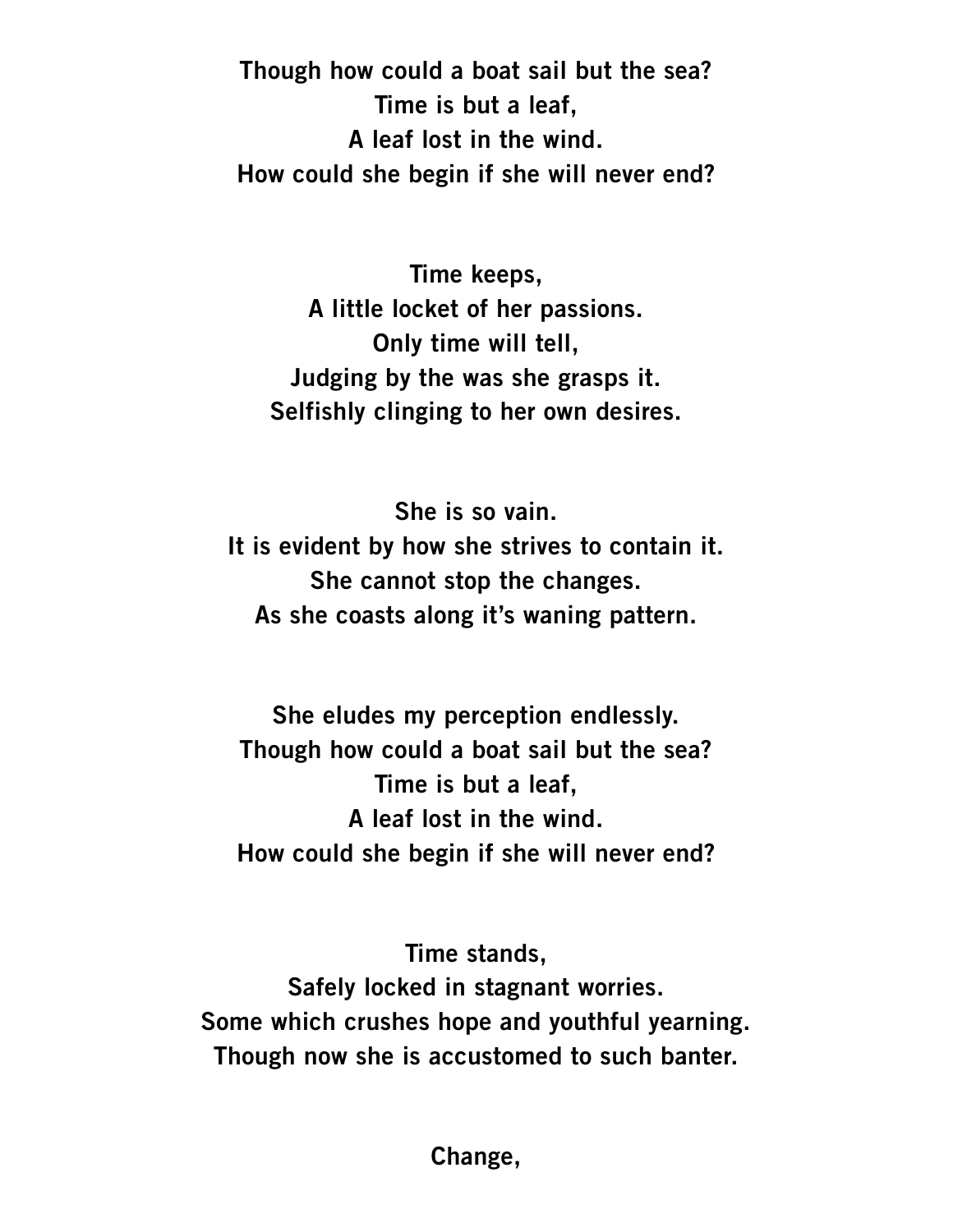**Is what she fears, As if she cannot face it. Whilst change sits. Laughing alongside Time's silent trauma.**

**She eludes my perception endlessly. Though how could a boat sail without the sea? Time is but a leaf, A leaf caught in the wind. How could she ever end if she did not begin.**

### **A Summer in Jonesboro Arkansas**

**Oh God, What have I done? Abandoned and disrespected the woman I love. I suppose at the time, enough wasn't enough. I didn't notice I was overflowing my cup.**

**In the past, my heart was fickle and strange. I didn't understand what my soul contained. So I neglected what would still suffice me today. Left my treasure to rust in the rain.**

**So I pray, If God would save someone; He'd save you.**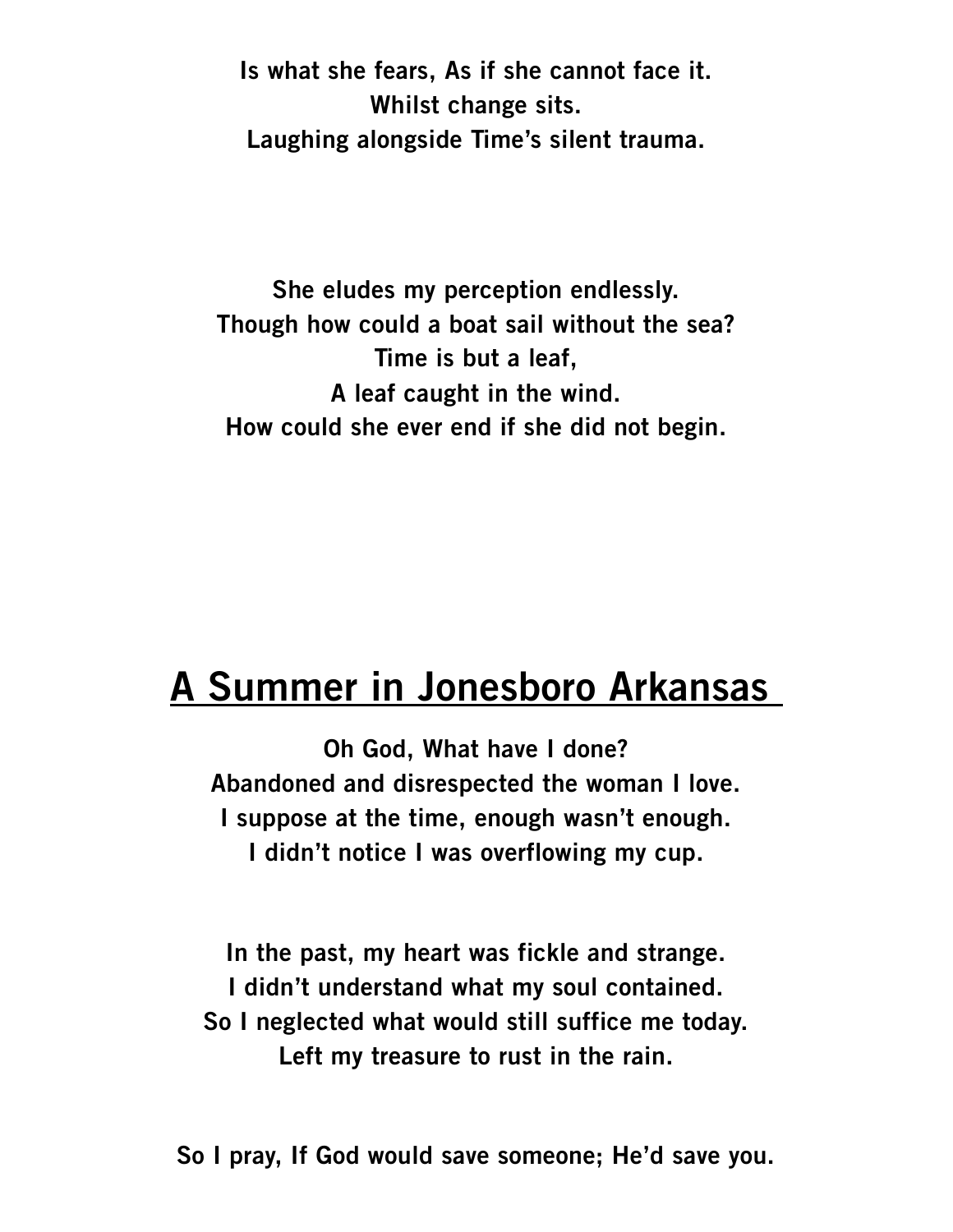**Lord neglect me, because I am merely a fool. I did not comprehend the love I once knew. She is pure gold, I am a broken tool.**

#### **Cave**

**While my love lies, On her back; When she's asleep.**

**She'll close blue eyes, And wisp an essence of me.**

**With haste she'll rise, Fight the tides to get back to me. As if my demise is determined by her complacency.**

> **We meet inside, Of an etched stone memory. Where lips and eyes, Entwine most delicately.**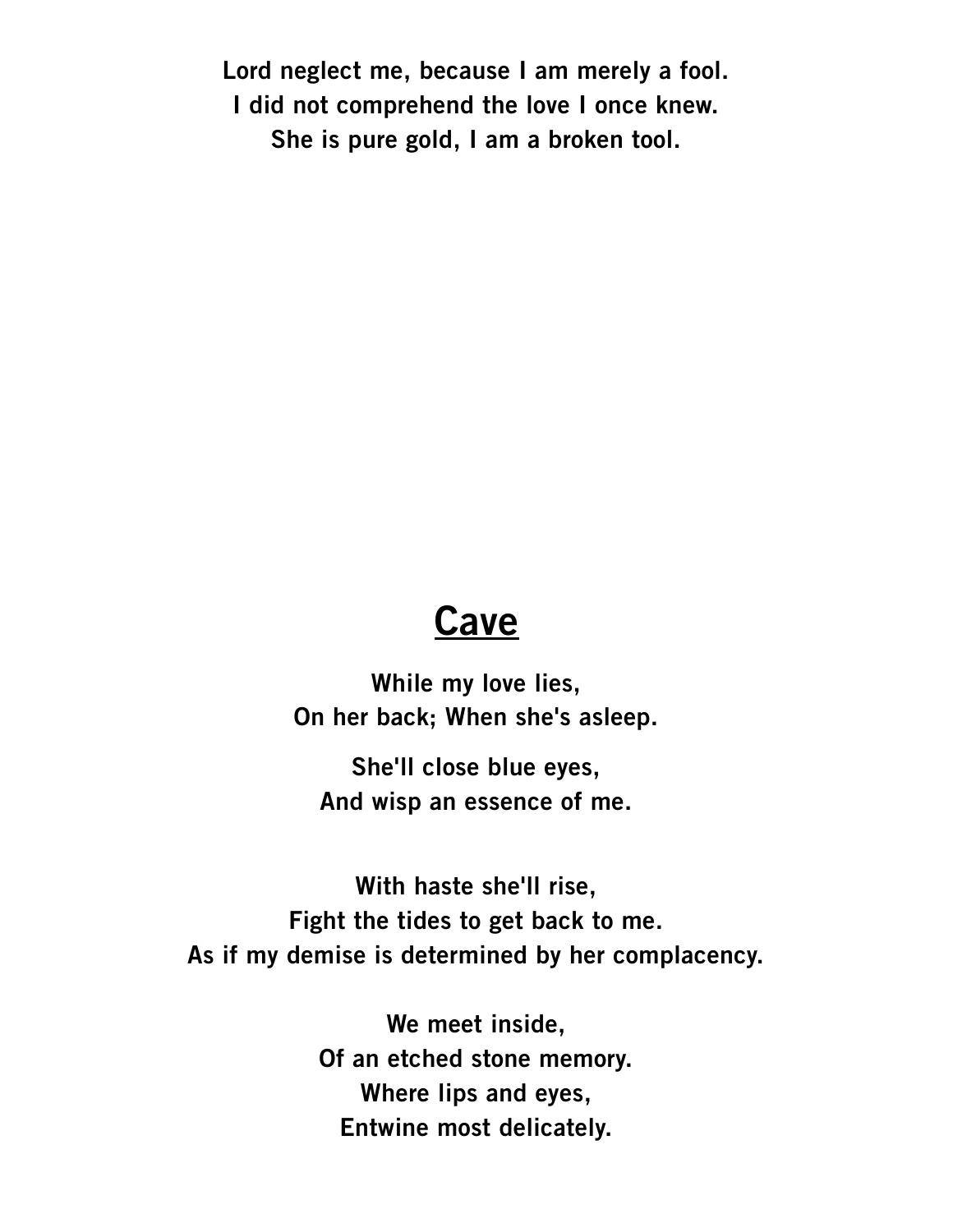**With our dilated eyes, We stare motionlessly into the stream. Consumed by our own time,**

**We're lost to society's.**

## **Ambiance**

**The softest strum, Sung by an acoustic guitar; guides my soul today. The most peaceful purr's appetite spurs, And sends me on my way.**

## **"Sex and Attitudes."**

**I don't mind,**

**I'll acquiesce; allow this fleshly mechanism to speak. Yet never grow, somehow it always shows..**

**I realize,**

**These quiet places, and summer scenes; See the best of me. So very comfortably..** 

**I've got a love, One I only want to give once. Give without a fault and with all my heart..**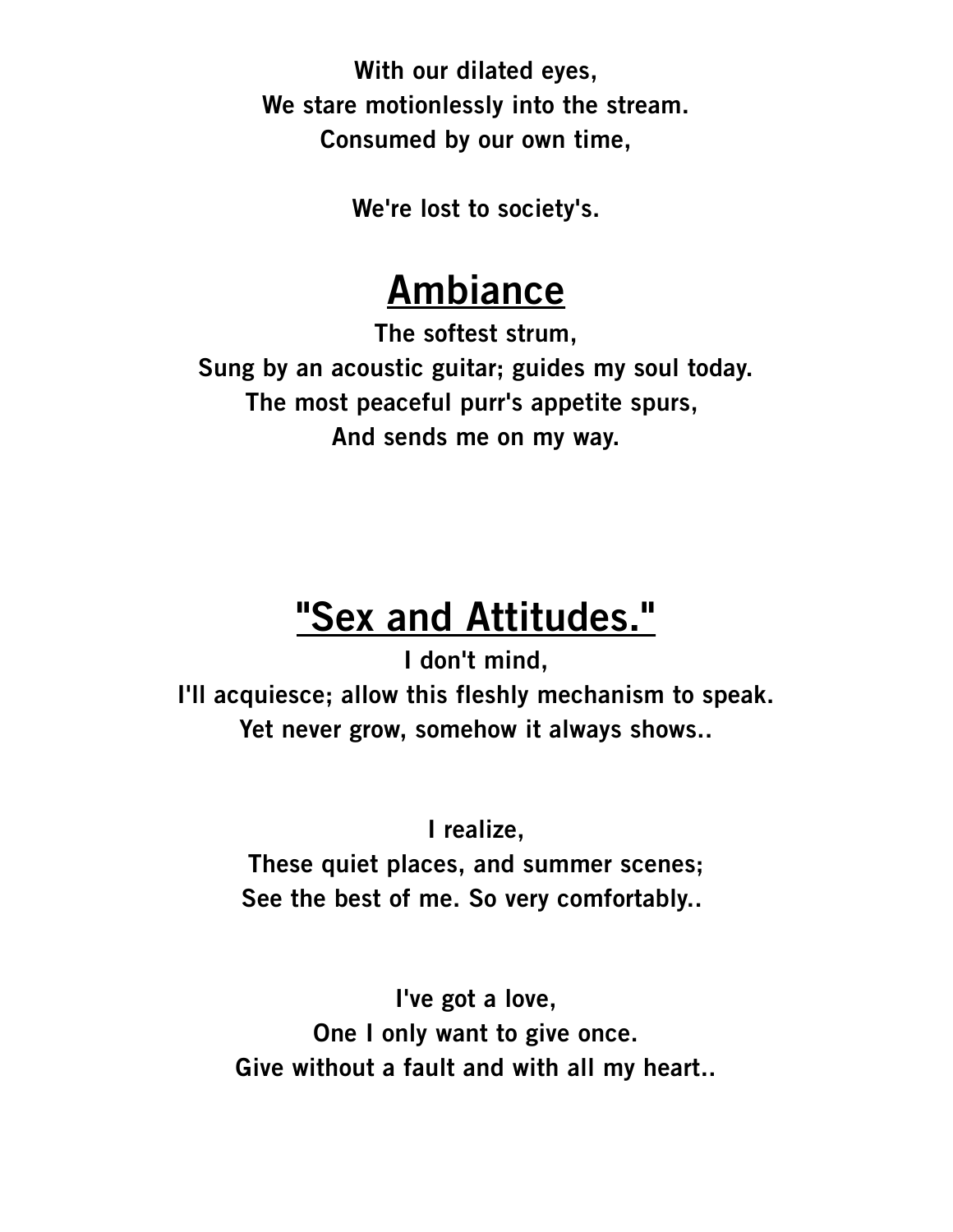**We will have our bodies laid out.. Against the stark black fabric of Luna's tired light. The stage will be set and placed just right...** 

**Then I will pay no mind, Or attempt a thought to ever be foreseen; Or contemplate much more of anything.**

**Finally in that moment we will realize, This lens is focused on this peaceful scene. Upon what perfection brings.**

**There with my love, I feel her energy through flow through me. It spreads as a flame.. From name to name..**

**Whilst our souls chastise.. These modern guilty lust filled heads.** 

> **So we can spread. So we can spread.**

#### **Naturally**

**From the buck to the fawn, Underneath the dawn, whispered low. Among the bubbling river's calm. A most sincere spiel, with a beast like flow.**

**From the bottom of one's heart,**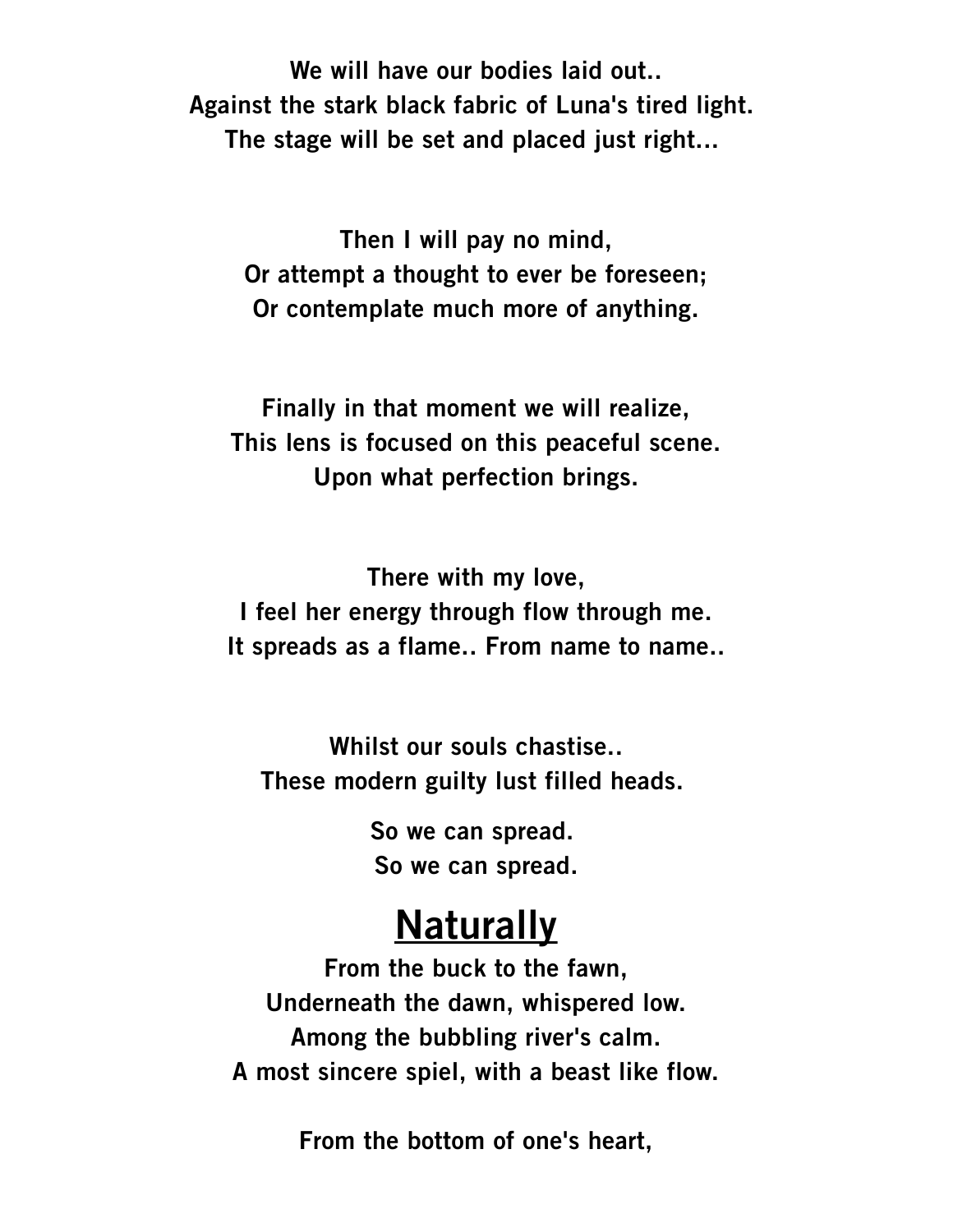**A vibration that shakes them both to the bone. Neither must be cold any longer. No longer must be either alone.**

**So with this embrace as a gift, And with Gaia's blessing well deserved. Beneath Earth beats along side to a motion, Continuously dancing effortlessly on her astrological curve.**

**Then back down with the flow, Existing together is simply their only goal. You see, love is universal and translates naturally, From the buck to the doe.**

#### **I Scribe**

**I scribe all day, and all night. Until the pen can no longer write. I punish it ever so passionately with strokes of such profound audacity. I am so bold with the ink that it drips. No gratification can please me such as this. I feel it quiver as it's blood flows from it's neck to it's hips. Then so the pen drips, drips; Until it cannot bleed anymore. A sacrifice for the meaning it marauder for. I am simply pleased, in such a demise. I refuse to lie, or don a guise; It's with gratification I watch the pen die. Finally, it gives me chills to cast aside; It's dilapidated corpse and say goodbye.**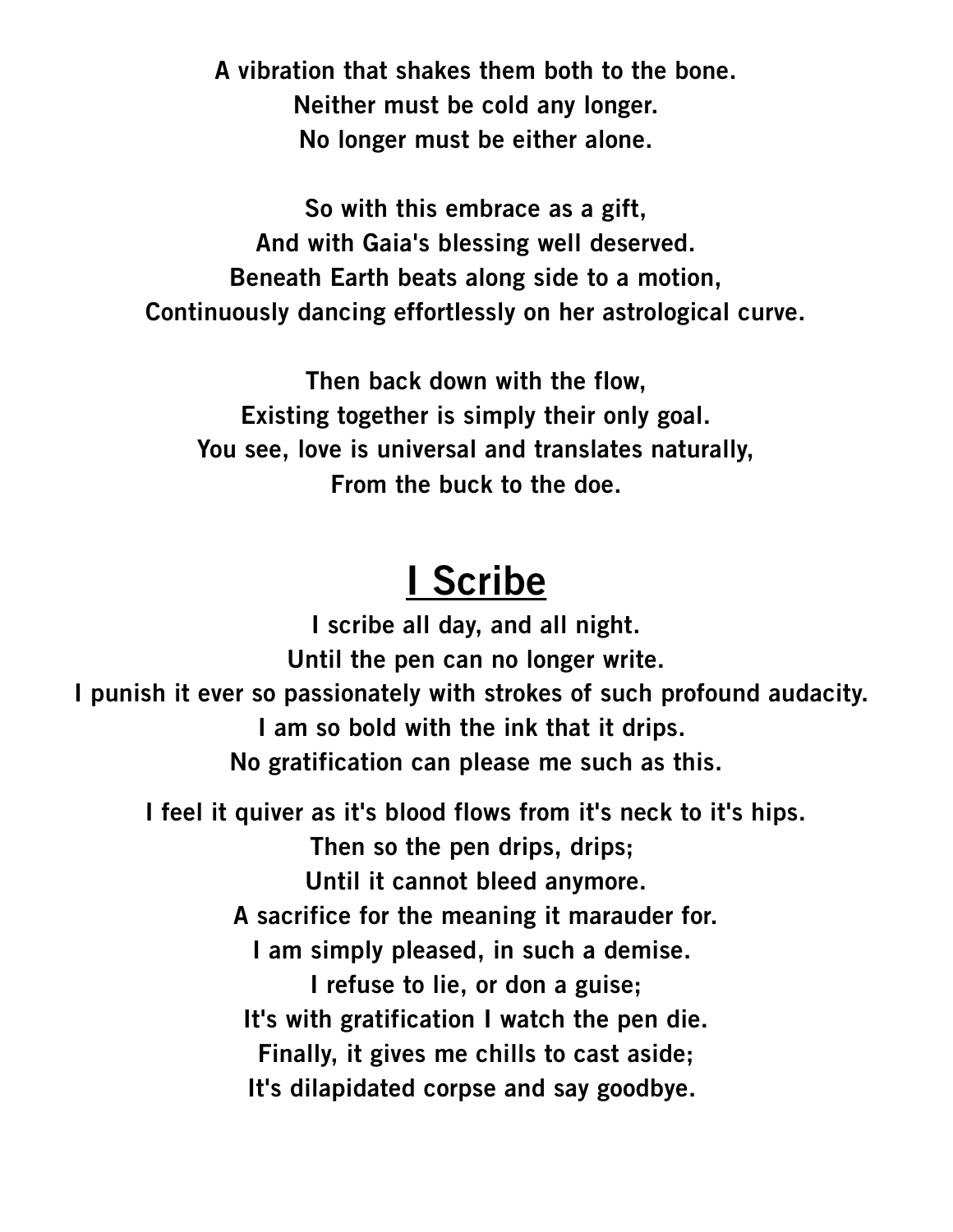## **Common Judgment**

**We're all alley cats wandering the walkways of the zoo. Overwhelmed with astonishment, At the chimpanzee and kangaroo.**

**I'm only halfway listening, to what I think I know. I am solid and stubborn on my front porch position, Screaming at the morning frost and evening snow.**

**Though I am baptized to a passionate conviction, That spurs me on as I go. Truly I can only aimlessly stumble, a child in my parent's clothes.**

#### **Assumption**

**Our entire lives are based on what we experience, But also, and even more dangerously; What we assume.**

## **Earls, Kings, Directions,& Things**

**My God, You've left; and changed my direction. My Lover evades me quiet, alone. My Sleep deprives my most heartfelt intention. My brother he, is already wielding a stone.**

**My father's leap, discards his greatest redemption. My mother, she just soaks dirty dishes in foam.**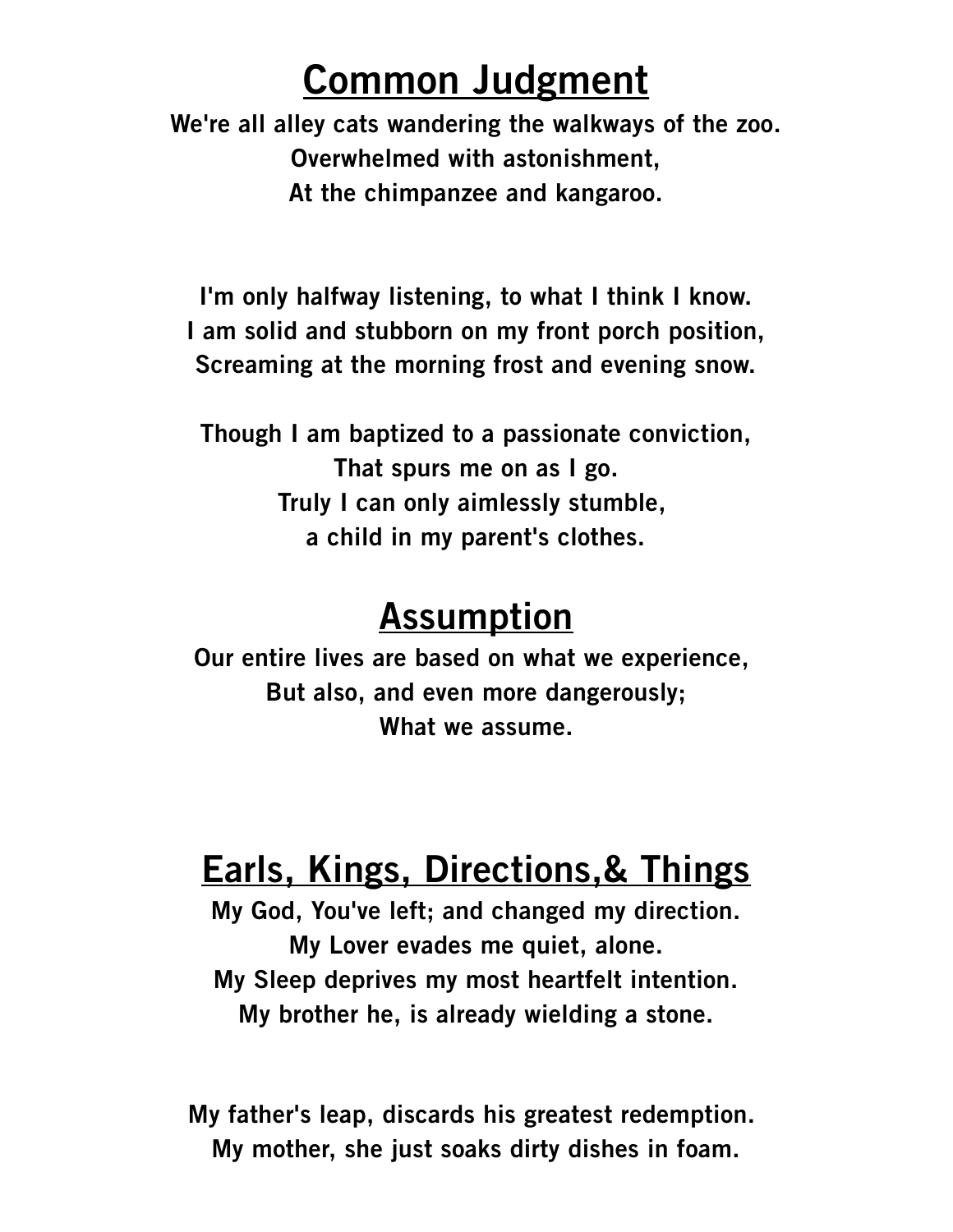**My stride is kind, and rushed; guided by a solid intuition. My sight's still blind, I won't be making it home.**

**We sit, and watch the earth unfold and we listen. We regard the struggle as,"A King for a Throne." With nations blazing out a path to fruition. It's almost as if our blind faith will lead us along.**

**Our father's judgment, has left us lost in the struggle. This world is less that quiet, and much more bitter than new. So if it's our legacy verses our dearest intention, Our hypocrisy won't deliver victory to you.**

#### **Dear, Don't Leave Me Waiting**

**Reawaken that spark. Feel the motivated glow of inspiration, Pulse throughout my skin. See the silver of purest nectar from my veins, Sit; propelled in the fluid for a moment. Then release me quickly with haste, And don't leave me waiting.**

**Dear, don't leave me wanting. Envelope me in your dependable warmth and nod my head. Flutter my eyes, to the rhythm of your enchanting song. Help me forget, Pray I don't remember. To sleep another night.. Nay, for my soul to take it's flight; Admits this cold December.**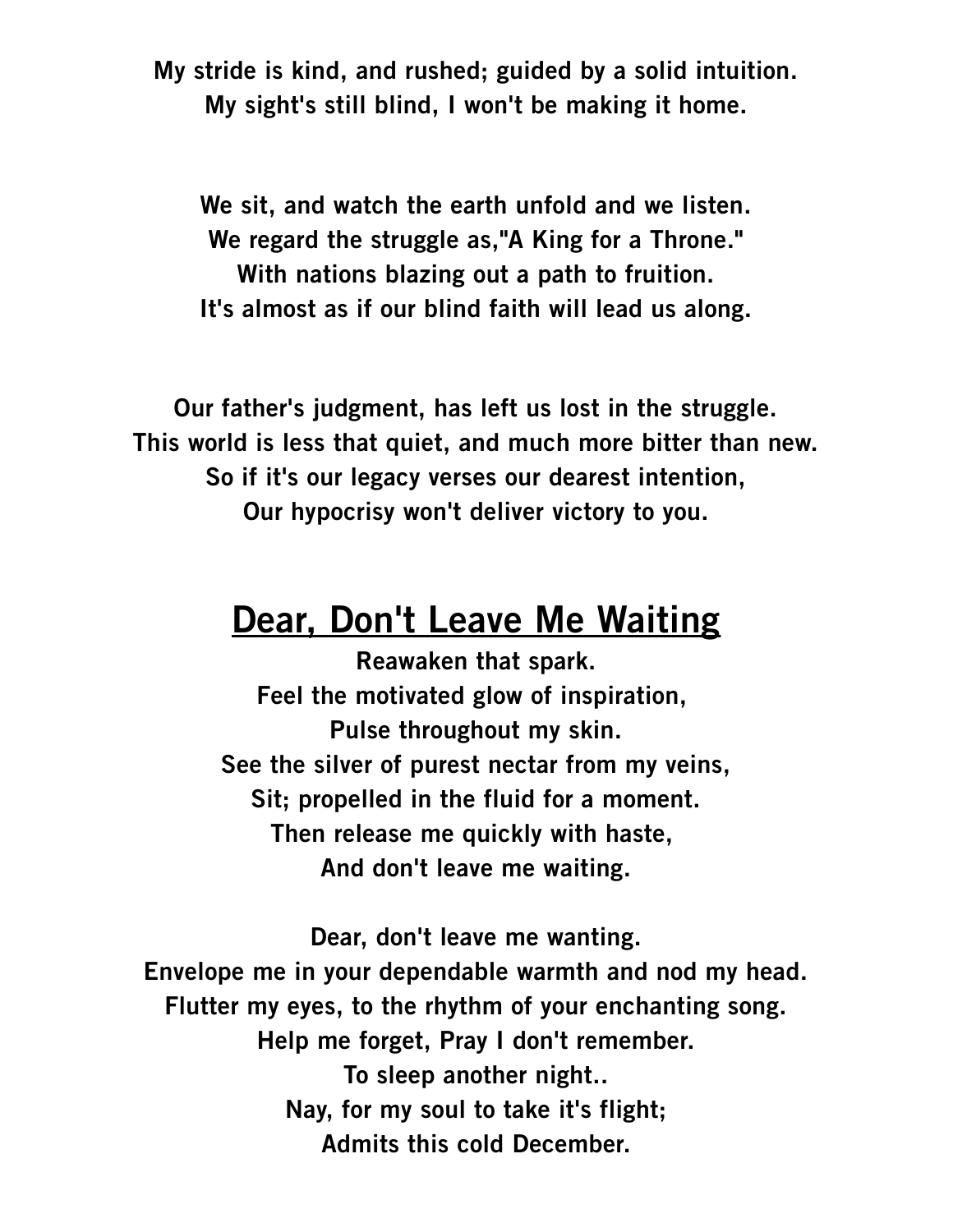## **American Perspective**

**Freeze, Let us sit together in this silent moment in the attic above the kitchen. Let us be still, to hear the dust settle. Overwhelm us with the charming aroma of my childhood fancies. Remind us of the bounty of a mind untouched. Fill our noses and minds with sweets and serenity. In the attic above the kitchen; the crawl space behind the nook. Sit with me in somber realization. Without hesitation my companion, let me take another look. To a time before reality was so exhausting and extensive. To a place where love was simple enough. It seems that in the years of our growth, we've built such efficient defenses. That we have forgotten about the innocence of the attic or the nook above the kitchen.**